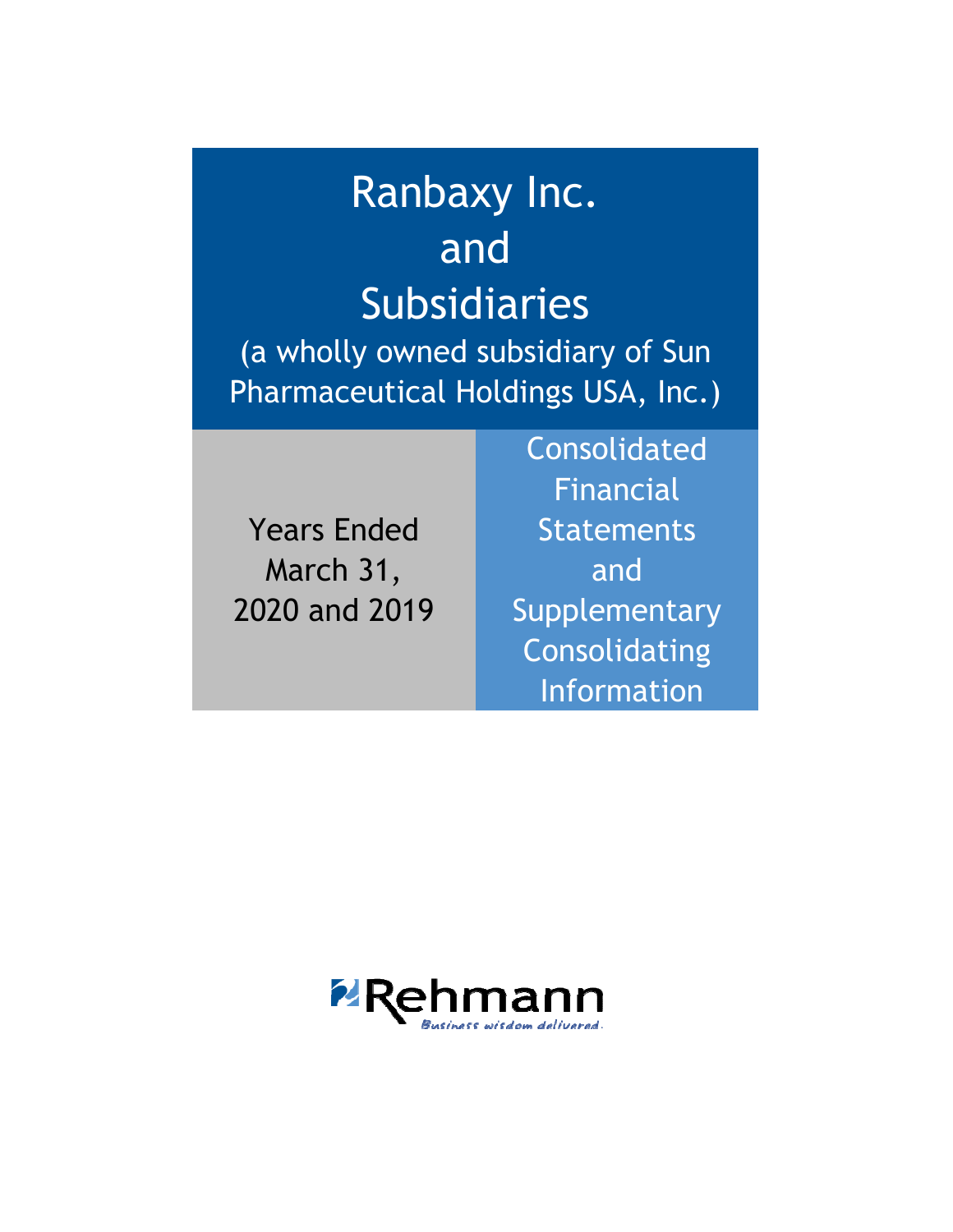**(a wholly owned subsidiary of Sun Pharmaceutical Holdings USA, Inc.)** 

# **Table of Contents**

|                                                                                         | Page |
|-----------------------------------------------------------------------------------------|------|
| <b>Independent Auditors' Report</b>                                                     | 1    |
| <b>Consolidated Financial Statements for the Years Ended</b><br>March 31, 2020 and 2019 |      |
| <b>Consolidated Balance Sheets</b>                                                      | 3    |
| <b>Consolidated Statements of Operations</b>                                            | 4    |
| <b>Consolidated Statements of Shareholders' Equity</b>                                  | 5    |
| <b>Consolidated Statements of Cash Flows</b>                                            | 6    |
| Notes to Consolidated Financial Statements                                              | 7    |
| Independent Auditors' Report on Supplementary Consolidating Information                 | 21   |
| Supplementary Consolidating Information for the Years Ended<br>March 31, 2020 and 2019  | 22   |
| <b>Consolidating Balance Sheets</b>                                                     | 23   |
| <b>Consolidating Statements of Operations</b>                                           | 27   |
| Consolidating Statements of Shareholders' Equity                                        | 29   |
| <b>Consolidating Statements of Cash Flows</b>                                           | 30   |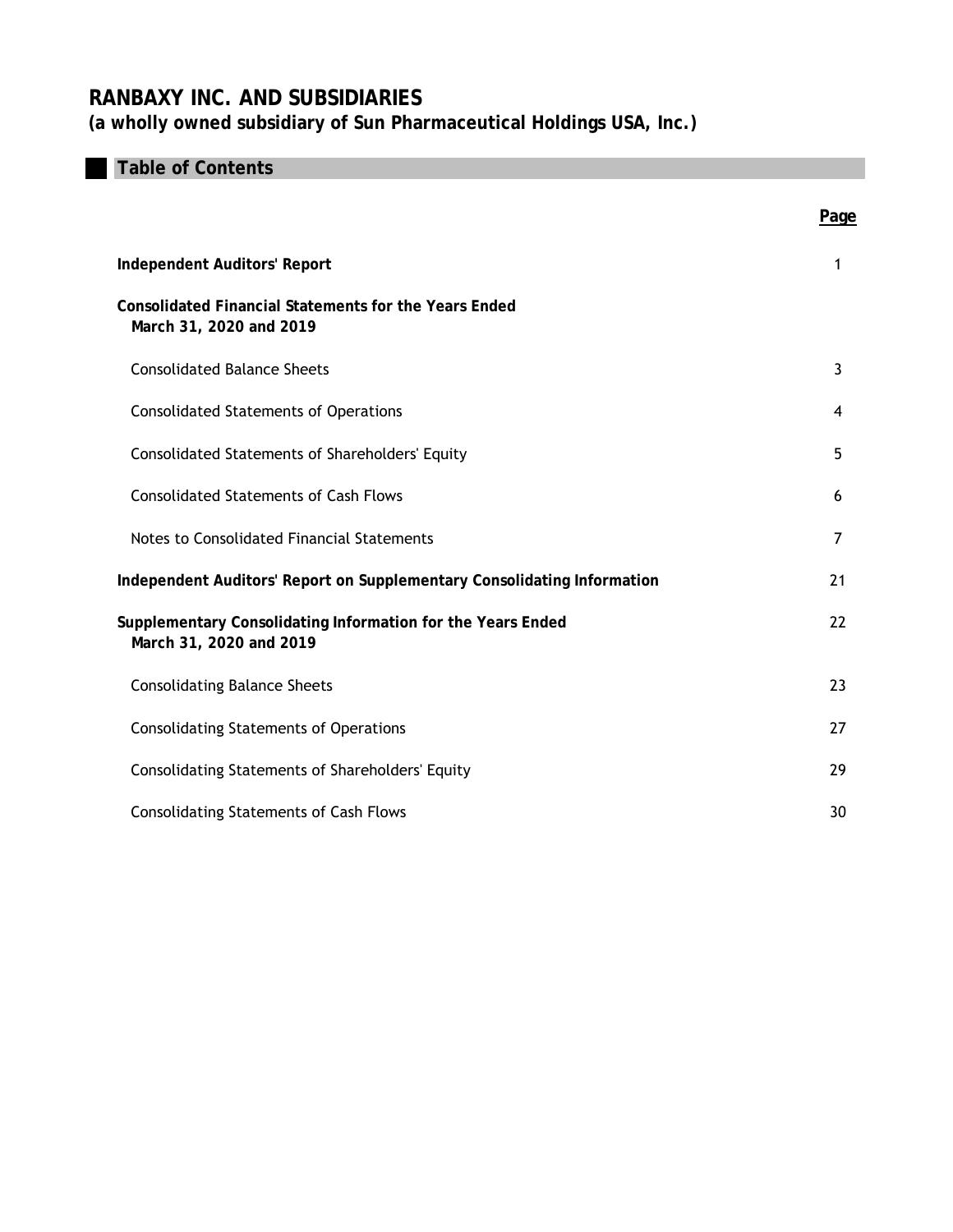# **ZRehmann**

**Rehmann Robson** 1500 W. Big Beaver Road 2nd Floor

Troy, MI 48084 Ph: 248.952.5000 Fx: 248.952.5750 rehmann.com

#### **INDEPENDENT AUDITORS' REPORT**

July 6, 2020

Board of Directors and Shareholders Ranbaxy Inc. and Subsidiaries Princeton, New Jersey

We have audited the accompanying consolidated financial statements of *Ranbaxy Inc. and Subsidiaries* (the "Company"), which comprise the consolidated balance sheets as of March 31, 2020 and 2019, and the related consolidated statements of operations, shareholders' equity, and cash flows for the years then ended, and the related notes to the consolidated financial statements.

#### *Management's Responsibility for the Consolidated Financial Statements*

Management is responsible for the preparation and fair presentation of these consolidated financial statements in accordance with accounting principles generally accepted in the United States of America; this includes the design, implementation, and maintenance of internal control relevant to the preparation and fair presentation of consolidated financial statements that are free from material misstatement, whether due to fraud or error.

## *Independent Auditors' Responsibility*

Our responsibility is to express an opinion on these consolidated financial statements based on our audits. We conducted our audits in accordance with auditing standards generally accepted in the United States of America. Those standards require that we plan and perform the audit to obtain reasonable assurance about whether the consolidated financial statements are free from material misstatement.

An audit involves performing procedures to obtain audit evidence about the amounts and disclosures in the consolidated financial statements. The procedures selected depend on auditor judgment, including the assessment of the risks of material misstatement of the consolidated financial statements, whether due to fraud or error. In making those risk assessments, the auditor considers internal control relevant to the Company's preparation and fair presentation of the consolidated financial statements in order to design audit procedures that are appropriate in the circumstances, but not for the purpose of expressing an opinion on the effectiveness of the Company's internal control. Accordingly, we express no such opinion. An audit also includes evaluating the appropriateness of accounting policies used and the reasonableness of significant accounting estimates made by management, as well as evaluating the overall presentation of the consolidated financial statements.

We believe that the audit evidence we have obtained is sufficient and appropriate to provide a basis for our audit opinion.

Rehmann is an independent member of Nexia International.

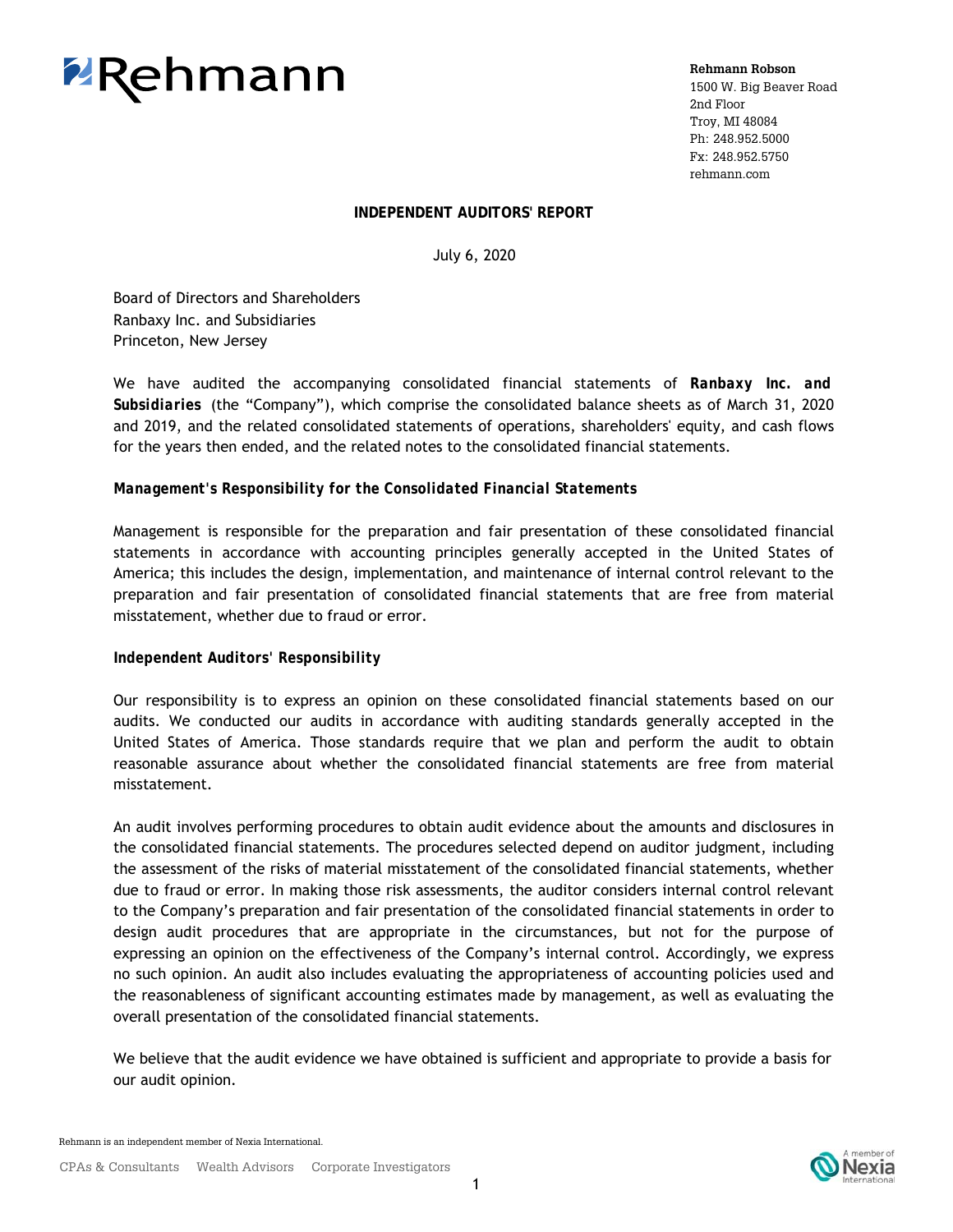#### *Opinion*

In our opinion, the consolidated financial statements referred to above present fairly, in all material respects, the consolidated financial position of *Ranbaxy Inc. and Subsidiaries* as of March 31, 2020 and 2019, and the consolidated results of their operations and their cash flows for the years then ended in accordance with accounting principles generally accepted in the United States of America.

#### *Restatement*

As more fully described in Note 9 to the accompanying consolidated financial statements, the 2019 consolidated financial statements have been restated to correct certain misstatements. Our opinion is not affected by this matter.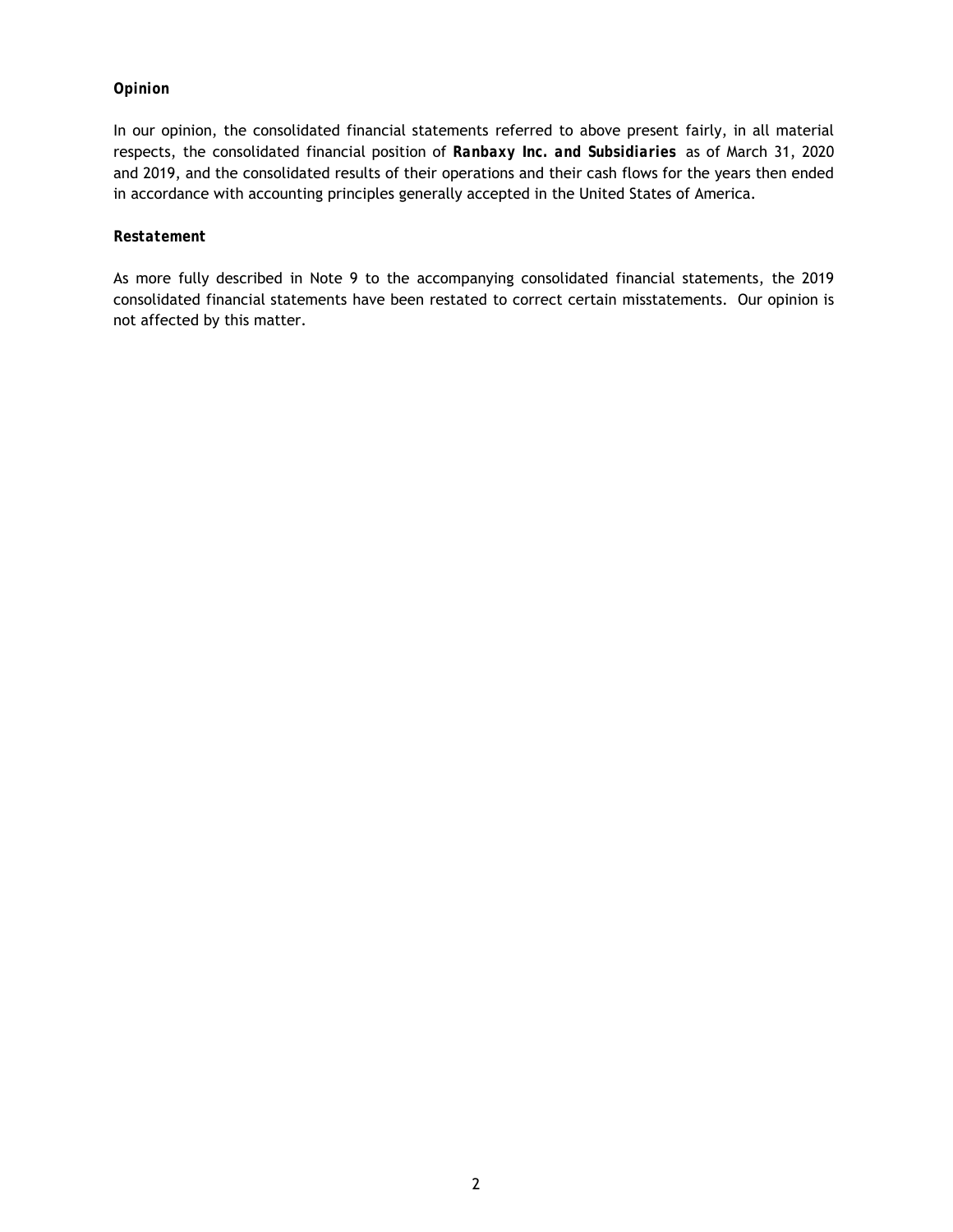**(a wholly owned subsidiary of Sun Pharmaceutical Holdings USA, Inc.)**

#### **Consolidated Balance Sheets**

*(amounts in thousands)*

٠

|                                                                                                                                       | March 31                                        |                                                   |
|---------------------------------------------------------------------------------------------------------------------------------------|-------------------------------------------------|---------------------------------------------------|
| <b>ASSETS</b>                                                                                                                         | 2020                                            | 2019                                              |
| Current assets<br>Cash and cash equivalents<br>Accounts receivable, net<br>Due from affiliates<br>Inventories<br>Prepaid expenses     | \$<br>1,131<br>9,239<br>13,044<br>44,469<br>792 | \$<br>2,630<br>9,400<br>10,831<br>78,737<br>3,528 |
| <b>Total current assets</b>                                                                                                           | 68,675                                          | 105,126                                           |
| Property, plant and equipment<br>Land<br>Buildings and improvements<br>Equipment<br>Furniture and fixtures<br>Construction in process | 560<br>80,666<br>112,036<br>3,559<br>6,951      | 560<br>79,832<br>112,614<br>1,390<br>6,138        |
| Total<br>Less accumulated depreciation                                                                                                | 203,772<br>123,671                              | 200,534<br>119,296                                |
| Net property, plant and equipment                                                                                                     | 80,101                                          | 81,238                                            |
| Goodwill, net<br>Other intangible assets, net<br>Allocated income taxes receivable<br>Deferred income taxes allocated                 | 9,966<br>6,877<br>3,963                         | 9,966<br>1,200<br>7,114<br>2,372                  |
| <b>Total assets</b>                                                                                                                   | \$<br>169,582                                   | \$<br>207,016                                     |
| LIABILITIES AND SHAREHOLDERS' EQUITY                                                                                                  |                                                 |                                                   |
| <b>Current liabilities</b><br>Accounts payable - trade<br>Accrued expenses                                                            | \$<br>7,468<br>7,915                            | \$<br>39,815<br>11,938                            |
| <b>Total current liabilities</b>                                                                                                      | 15,383                                          | 51,753                                            |
| Advances from affiliates                                                                                                              | 101,764                                         | 85,314                                            |
| <b>Total liabilities</b>                                                                                                              | 117,147                                         | 137,067                                           |
| Commitments and contingencies (Notes 5 and 7)                                                                                         |                                                 |                                                   |
| Shareholders' equity<br>Controlling interest<br>Common stock<br>Additional paid-in capital<br>(Accumulated deficit) retained earnings | 13,000<br>46,893<br>(8, 490)                    | 13,000<br>46,893<br>8,488                         |
| Total controlling interest<br>Noncontrolling interest                                                                                 | 51,403<br>1,032                                 | 68,381<br>1,568                                   |
| Total shareholders' equity                                                                                                            | 52,435                                          | 69,949                                            |
| Total liabilities and shareholders' equity                                                                                            | \$<br>169,582                                   | \$<br>207,016                                     |

The accompanying notes are an integral part of these consolidated financial statements.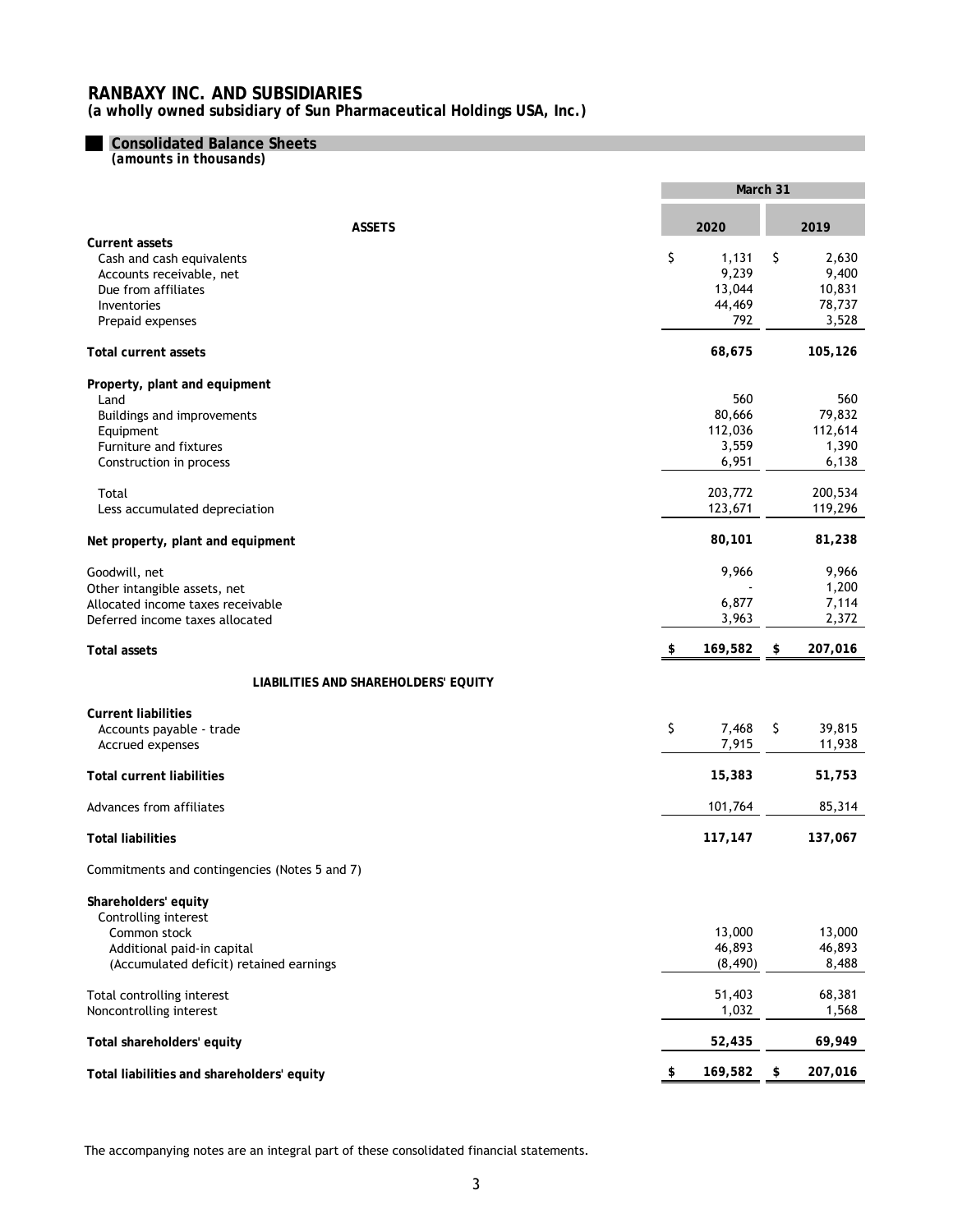**(a wholly owned subsidiary of Sun Pharmaceutical Holdings USA, Inc.)**

## **Consolidated Statements of Operations**

*(amounts in thousands)*

|                                                    | <b>Year Ended March 31</b> |    |          |  |
|----------------------------------------------------|----------------------------|----|----------|--|
|                                                    | 2020                       |    | 2019     |  |
| <b>Sales</b>                                       | \$<br>159,184              | \$ | 167,114  |  |
| Research and development revenue                   | 8,031                      |    | 12,561   |  |
| Other operating revenue                            | 1,000                      |    | 1,326    |  |
| <b>Total revenue</b>                               | 168,215                    |    | 181,001  |  |
| Cost of goods sold                                 | 93,083                     |    | 159,443  |  |
| Selling, general and administrative expenses       | 76,656                     |    | 14,958   |  |
| Research and development costs                     | 14,565                     |    | 12,762   |  |
| Loss on disposal of property, plant, and equipment | 36                         |    | 332      |  |
| Operating loss before income tax allocation        | (16, 125)                  |    | (6, 494) |  |
| Allocated income tax benefit                       | (471)                      |    | (2, 568) |  |
| Net loss                                           | (15, 654)                  |    | (3,926)  |  |
| Net income attributable to noncontrolling interest | 1,324                      |    | 1,876    |  |
| Net loss attributable to controlling interest      | \$<br>(16, 978)            | \$ | (5,802)  |  |

The accompanying notes are an integral part of these consolidated financial statements.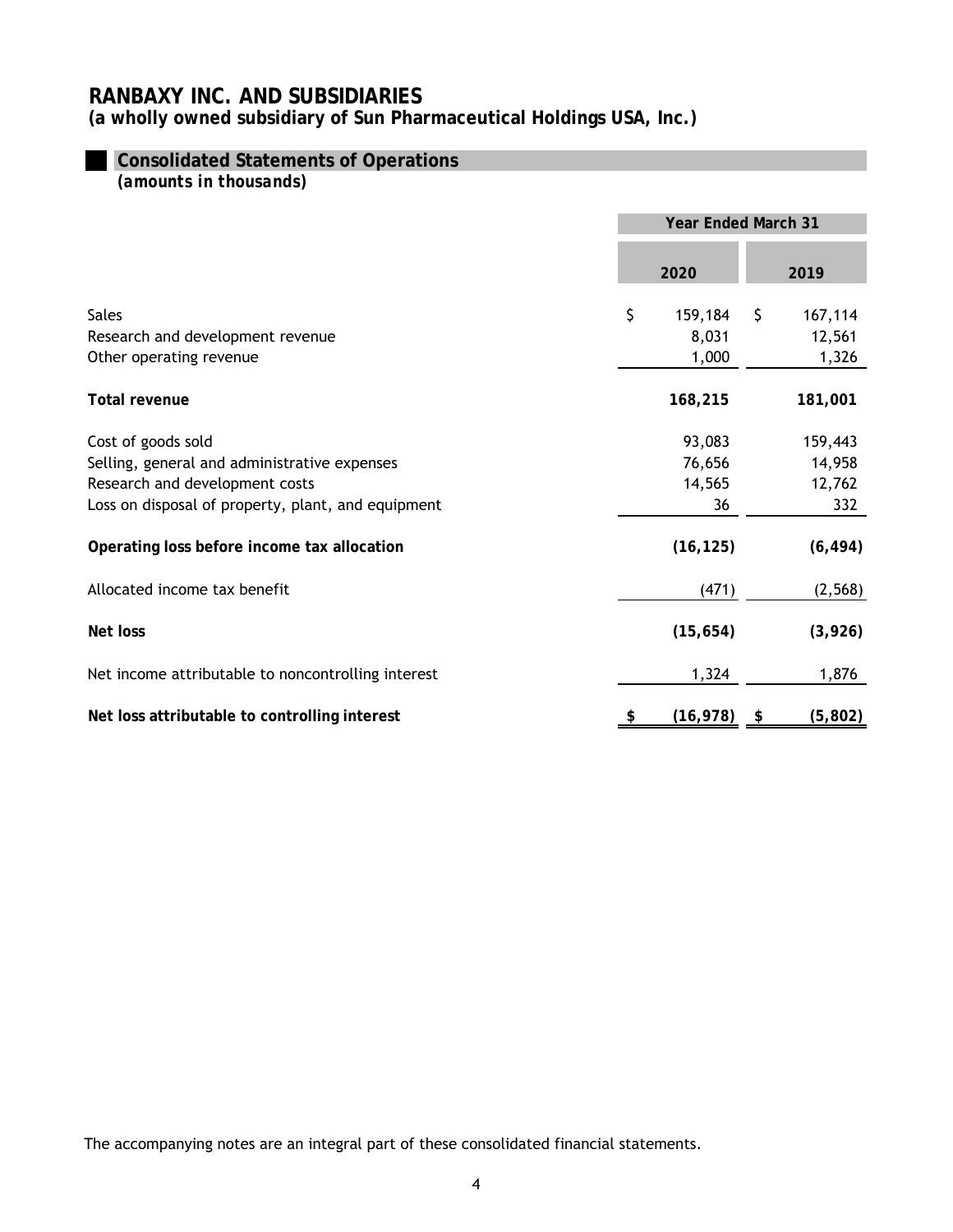**(a wholly owned subsidiary of Sun Pharmaceutical Holdings USA, Inc.)**

#### **Consolidated Statements of Shareholders' Equity**

*(in thousands except share data)* 

|                                                  |               | <b>Common Stock</b> | Additional<br>Paid-in | (Accumulated<br>Deficit)<br>Retained | <b>Total</b><br>Controlling | Noncontrolling  | Total<br>Shareholders' |
|--------------------------------------------------|---------------|---------------------|-----------------------|--------------------------------------|-----------------------------|-----------------|------------------------|
|                                                  | <b>Shares</b> | Amount              | Capital               | Earnings                             | Interest                    | <b>Interest</b> | Equity                 |
| Balances, April 1, 2018,<br>as restated (Note 9) | 10            | \$13,000            | 46,893<br>\$          | 6,236<br>\$                          | 66,129<br>\$                | 2,085<br>\$     | 68,214<br>\$           |
| Net (loss) income, as restated (Note 9)          |               |                     |                       | (5,802)                              | (5,802)                     | 1,876           | (3,926)                |
| Capital contribution (Note 8)                    |               |                     |                       | 8,054                                | 8,054                       |                 | 8,054                  |
| <b>Distributions</b>                             |               |                     |                       |                                      |                             | (2, 393)        | (2, 393)               |
| Balances, March 31, 2019<br>as restated (Note 9) | 10            | 13,000              | 46,893                | 8,488                                | 68,381                      | 1,568           | 69,949                 |
| Net (loss) income                                |               |                     |                       | (16, 978)                            | (16, 978)                   | 1,324           | (15, 654)              |
| Distributions                                    |               |                     |                       |                                      |                             | (1, 860)        | (1,860)                |
| Balances,                                        |               |                     |                       |                                      |                             |                 |                        |
| March 31, 2020                                   | 10            | \$13,000            | 46,893<br>- \$        | (8, 490)                             | 51,403<br>\$                | 1,032           | 52,435                 |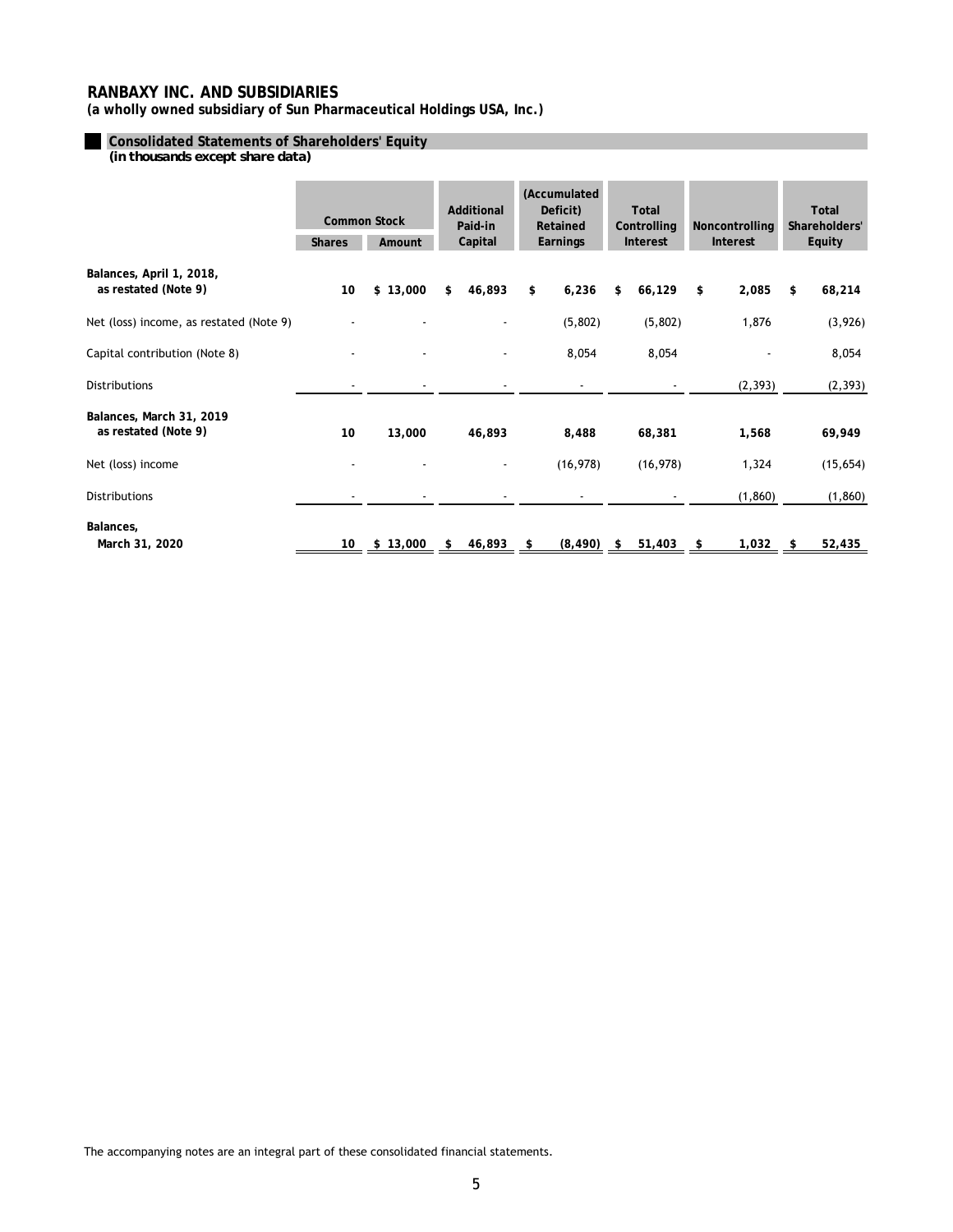**(a wholly owned subsidiary of Sun Pharmaceutical Holdings USA, Inc.)**

## **Consolidated Statements of Cash Flows**

*(in thousands)*

|                                                                                                                         | <b>Year Ended March 31</b> |      |                |  |
|-------------------------------------------------------------------------------------------------------------------------|----------------------------|------|----------------|--|
|                                                                                                                         | 2020                       |      | 2019           |  |
| Cash flows from operating activities                                                                                    |                            |      |                |  |
| Net loss                                                                                                                | \$<br>(15, 654)            | - \$ | (3,926)        |  |
| Adjustments to reconcile net loss to net cash                                                                           |                            |      |                |  |
| provided by operating activities                                                                                        |                            |      |                |  |
| Depreciation                                                                                                            | 8,357                      |      | 8,009          |  |
| Amortization                                                                                                            | 1,200                      |      | 1,200          |  |
| Loss on disposal of property, plant, and equipment                                                                      | 36                         |      | 332            |  |
| Allocated deferred income taxes (benefit)                                                                               | (1, 591)                   |      | 3,872          |  |
| Changes in operating assets and liabilities                                                                             |                            |      |                |  |
| which provided (used) cash                                                                                              |                            |      |                |  |
| Accounts receivable                                                                                                     | 161                        |      | (726)          |  |
| Due from / to affiliates                                                                                                | 14,237                     |      | 2,222          |  |
| Inventories                                                                                                             | 34,268                     |      | (30, 799)      |  |
| Allocated income tax receivable                                                                                         | 237                        |      | (3, 398)       |  |
| Prepaid expenses                                                                                                        | 2,736                      |      | (2, 230)       |  |
| Accounts payable                                                                                                        | (32, 347)                  |      | 17,429         |  |
| Accrued expenses                                                                                                        | (4,023)                    |      | 12,145         |  |
| Net cash provided by operating activities                                                                               | 7,617                      |      | 4,130          |  |
| Cash flows from investing activities                                                                                    |                            |      |                |  |
| Purchases and construction of property, plant and equipment<br>Proceeds from disposal of property, plant, and equipment | (7, 256)                   |      | (5,402)<br>193 |  |
| Net flows cash used in investing activities                                                                             | (7, 256)                   |      | (5, 209)       |  |
| Cash used in financing activities                                                                                       |                            |      |                |  |
| <b>Distributions</b>                                                                                                    | (1, 860)                   |      | (2, 393)       |  |
| Net decrease in cash and cash equivalents                                                                               | (1, 499)                   |      | (3, 472)       |  |
| Cash and cash equivalents, beginning of year                                                                            | 2,630                      |      | 6,102          |  |
| Cash and cash equivalents, end of year                                                                                  | \$<br>1,131                | \$   | 2,630          |  |

The accompanying notes are an integral part of these consolidated financial statements.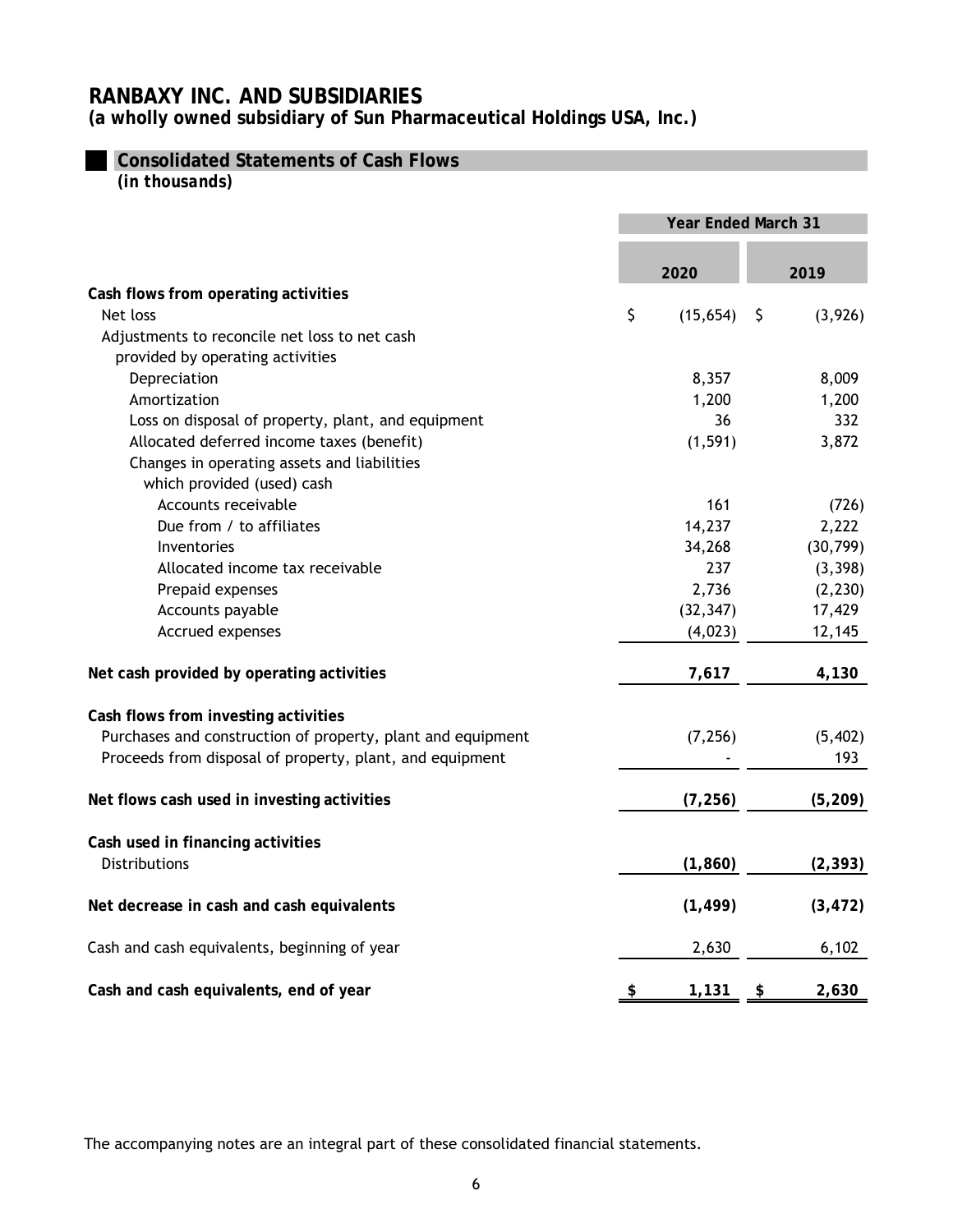#### **Notes to Consolidated Financial Statements**

*(amounts in thousands)*

#### **1. NATURE OF BUSINESS, BASIS OF PRESENTATION AND SUMMARY OF SIGNIFICANT ACCOUNTING POLICIES**

#### *Organization, Basis of Presentation, and Nature of Business*

*Ranbaxy Inc.* ("Ranbaxy") is a wholly owned subsidiary of Sun Pharmaceuticals Holdings USA, Inc. ("Holding") with headquarters in Princeton, New Jersey. Ranbaxy Inc. has no operating activities. All operating activities are carried out by its subsidiaries: Ohm Laboratories, Inc., InSite Vision Incorporated and Ranbaxy Signature LLC (together the "Company"). The subsidiaries are wholly owned, with the exception of Ranbaxy Signature LLC which is a 67.5% owned joint venture.

The Company develops, licenses, manufactures, markets and distributes over-the-counter pharmaceuticals to the nation's largest wholesalers, distributors, and warehousing and non-warehousing chain drugstores throughout the United States, Canada and Puerto Rico. The process of developing a line of proprietary drugs requires approvals by the United States Food and Drug Administration ("FDA") of Abbreviated New Drug Applications ("ANDAs") for generic drugs. The Company distributes various products exclusively for Sun Pharmaceutical Industries Limited ("Sun Limited"), an affiliate related through common ownership and management control. The Company also develops ophthalmic products and a liquid form of a diabetes drug and distributes Company-owned products (those products for which the Company owns the ANDAs) manufactured in its own facilities as well as by Sun Limited and other third parties. Additionally, the Company manufactures products for parties related through common ownership and management control.

#### Subsidiaries of Ranbaxy Inc. include:

Ohm Laboratories, Inc. ("Ohm") is based in New Brunswick, New Jersey, and has two manufacturing locations in New Jersey and one warehouse in New Brunswick. Ohm develops, licenses and manufactures over -the -counter pharmaceuticals.

InSite Vision Incorporated ("InSite") develops products to treat eye problems: ocular infection, pain and inflammation from ocular surgery and glaucoma.

Ranbaxy Signature L.L.C. ("Signature") holds the rights to a diabetic product that is marketed and distributed through Sun.

#### *Principles of Consolidation*

The consolidated financial statements, which are the responsibility of management, have been prepared in conformity with accounting principles generally accepted in the United States of America (US GAAP). The consolidated financial statements are prepared in the functional currency of US dollars and include the accounts of consolidated subsidiaries. All significant intercompany accounts and transactions have been eliminated in consolidation.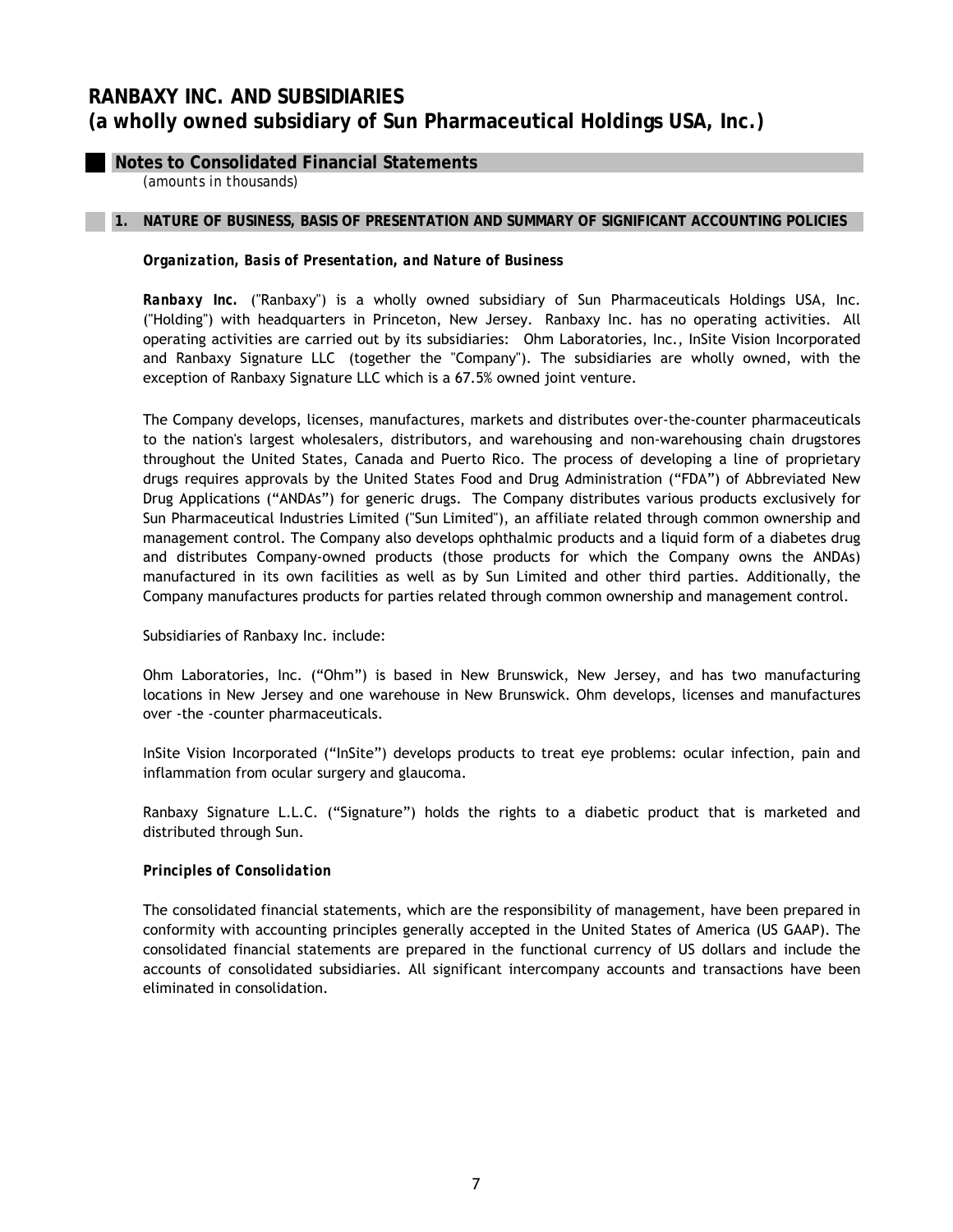#### **Notes to Consolidated Financial Statements**

*(amounts in thousands)*

#### *Use of Estimates*

The preparation of consolidated financial statements in conformity with US GAAP requires management to make estimates and assumptions that affect the reported amounts of assets and liabilities and disclosure of contingent assets and liabilities at the dates of the consolidated financial statements and the reported amounts of revenues and expenses during the reporting years. Actual results could differ from those estimates. Significant estimates include, but are not limited to, realization of allocated deferred income tax assets, provisions for estimated customer returns, discounts, rebates, coupons and other price adjustments, including customer chargebacks (see "Revenue Recognition" below), valuation of inventories, determination of useful lives and potential impairment of property, plant and equipment and goodwill.

#### *Cash and Cash Equivalents*

Cash and cash equivalents consist of demand deposits in banks, cash on hand and all highly liquid investments purchased with an original maturity of three months or less. The Company invests its excess cash primarily in deposits with major banks and in other high quality short-term liquid money market investments. During the normal course of business, the Company may maintain cash on deposit in excess of federally insured limits with financial institutions.

#### *Due from / to Affiliated Entities*

The Company engages in various related party transactions (Note 8) resulting in advances due or from affiliates on the consolidated balance sheets. There are no formal repayment terms for this non-interest bearing loan. It is not anticipated that these balances will be repaid within the next year and accordingly, the balance has been classified as noncurrent on the consolidated balance sheets. These related party transactions also result in amounts due from affiliated entities arising from sales for which remittances are due under normal trade terms.

#### *Revenue Recognition*

Revenue from product sales is recognized only when: the parties to the contract have approved it and are committed to perform their respective obligation, the Company can identify each party's rights regarding the distinct goods or services to be transferred ("performance obligations"), the Company can determine the transaction price for the goods or services to be transferred, the contract has commercial substance and it is probable that the Company will collect the consideration to which it is entitled in exchange for the goods or services that will be transferred to the customer.

Revenues are recorded in the amount of consideration to which the Company expects to be entitled in exchange for fulfilling performance obligations upon transfer of control to the customer, excluding amounts collected on behalf of other third parties and sales taxes.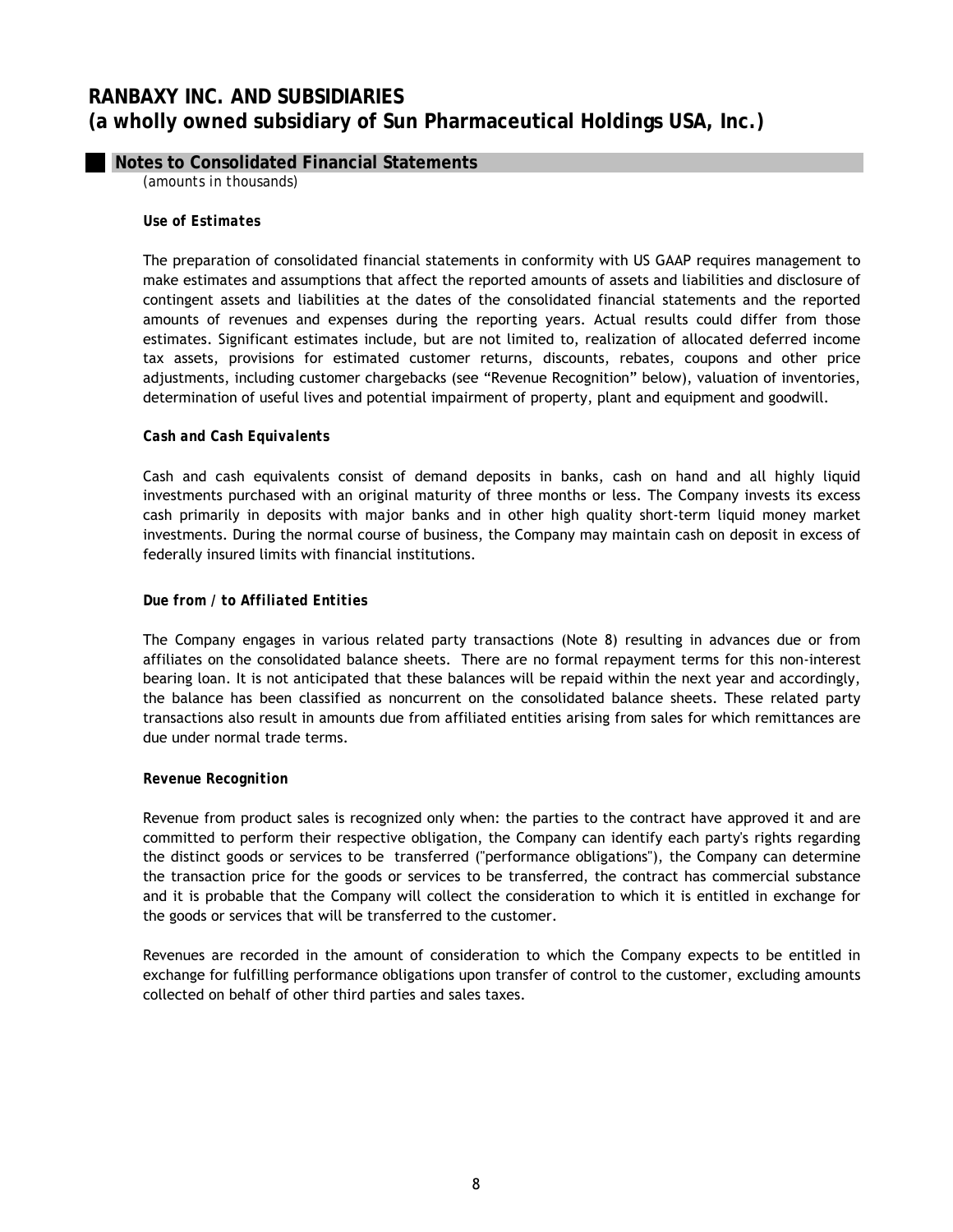#### **Notes to Consolidated Financial Statements**

*(amounts in thousands)*

The amount of consideration the Company expects to be entitled varies as a result of rebates, chargebacks, returns, and other sales reserves and allowances the Company offers its customers and their customers, as well as the occurrence or nonoccurrence of future events, including milestone events. A minimum amount of variable consideration is recorded concurrently with the satisfaction of performance obligations to the extent that it is probably that a significant reversal in the amount of cumulative revenue recognized will not occur when the uncertainty associated with the variable consideration is subsequently resolved. Estimates of variable consideration are based on historical experience and the specific terms in the individual agreements (which management believes approximates expected value). Rebates and chargebacks are the largest components of sales reserves and allowances. For further description of sales reserves and allowances and how they are estimated, see "Allowances for Sales Adjustments" below.

Shipping and handling costs are considered to be a fulfillment cost. These costs are included in selling, general and administrative expenses and amounted to \$1,378 and \$1,475 in Fiscal 2020 and Fiscal 2019, respectively.

The Company does not adjust the promised consideration for the effects of a significant financing component as it is expected, at contract inception, that the period between the transfer of the promised goods or services to the customer and the time the customer pays for these goods or services to be generally one year or less. The Company's credit terms to customers are in average between sixty and ninety days.

Customers consist primarily of large pharmaceutical wholesalers who sell directly into the retail channel, chain drug stores, distributors, and managed care customers.

Revenue from the sales of goods, including sales to wholesalers, is recognized when the customer obtains control of the product. This generally occurs when the products are received by the customers and they obtain the risks and rewards of ownership and the Company has a right to payment.

The Company makes sales of products under various marketing and distribution agreements. The Company recognizes revenue from such sales in accordance with Financial Accounting Standards Board ("FASB") ASC Topic 606-10-55-37, *"Principal versus Agent Considerations."* Management has evaluated the various indicators described under this guidance and has determined that such revenues should be considered on a gross reporting basis. The factors include the following, which led management to make such determination: (1) the title of the goods have been transferred to the Company and the Company assumes all general inventory risks; (2) the Company is responsible for fulfilling the promise to provide the specified goods to customers; and (3) the Company has discretion in establishing the prices for the specific goods.

Revenue from royalties promised in exchange for a license of Intellectual property is recognized only when, or as, the later of subsequent sale or the performance obligation to which some or all of the sales-based royalty has been allocated, has been satisfied. Revenues from licensing arrangements included royalty income of \$243 and \$1,326 in Fiscal 2020 and Fiscal 2019, respectively, and are included in "Other operating revenue" on the consolidated statements of operations.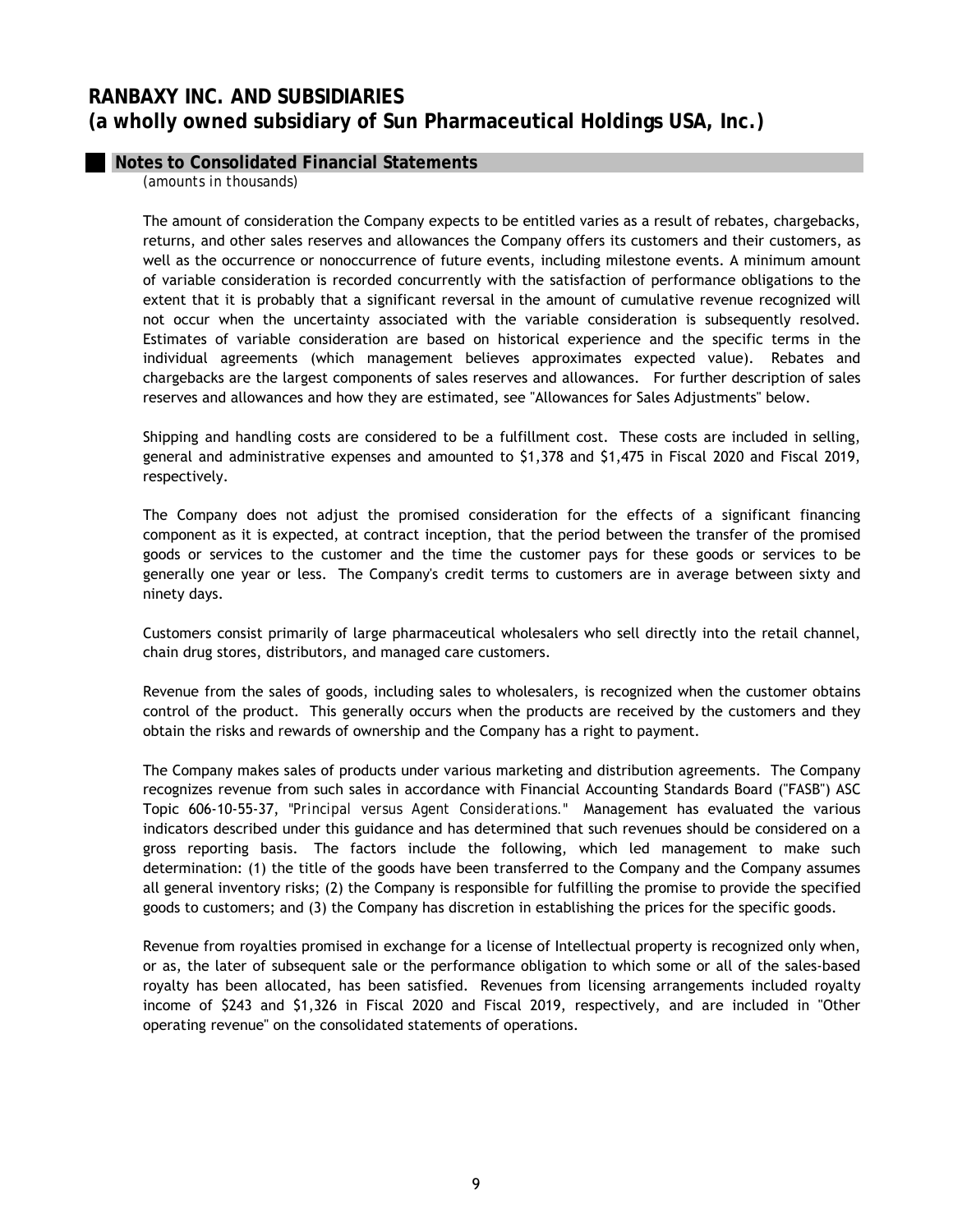#### **Notes to Consolidated Financial Statements**

*(amounts in thousands)*

InSite performs research and development activities on behalf of Sun Limited. These activities are undertaken with the prospect of gaining new scientific or technical knowledge and to plan or design for the production of new or substantially improved products or processes. Revenue related to these activities is recognized when the performance obligations outlined by Sun Limited are fulfilled. The Company manufactures exhibit batches for Sun Limited and also provides business support services to Sun Limited and Ranbaxy Canada (a party related through ultimate common ownership). The Company recovers the cost of manufacturing exhibit batches and the cost of services plus an agreed-upon markup pursuant to the terms of the respective agreements. These revenues amounted to \$8,031 and \$12,561 for Fiscal 2020 and Fiscal 2019, respectively.

Contract liabilities are mainly comprised of deferred revenues. When the Company receives advance payments from customers for the sale of products, such payments are deferred and reported as advances from customers until all conditions for revenue recognition are met. These amounts are immaterial at March 31, 2020 and 2019.

#### *Allowances for Sales Adjustments*

Variable consideration includes sales reserves and allowances. Chargebacks, customer rebates, shelf stock adjustments and sales discounts are netted against trade receivables. Sales returns, Medicaid and Medicare rebates, managed care rebates, and patient coupons are recorded within accrued expenses on the consolidated balance sheets. The Company recognizes these provisions at the time of the sale and adjusts them if the actual amounts differ from the estimated provisions. The following briefly describes the nature of each deduction and how the provisions are estimated:

#### *Chargebacks*

Chargebacks represent the Company's most significant provision against gross accounts receivable and related reduction to gross sales revenue. Chargebacks are retroactive credits given to wholesale customers that represent the difference between the lower price they sell (contractual price) to retail, chain stores, and managed care organizations and what the Company charges the wholesaler. The Company estimates chargebacks at the time of sale to their wholesale customers. The Company is currently unable to specifically determine whether the amounts provided in specific prior periods for chargeback allowances have been over or understated. Wholesaler customers who submit chargebacks to the Company do not reference a specific invoice that the chargeback is related to when the chargeback is submitted to the Company. Thus, the Company cannot determine the specific period to which the wholesaler's chargeback relates.

The Company considers the following factors in the determination of the estimates of sales chargebacks:

- 1) The historical data of chargebacks as a percentage of sales, as well as actual chargeback reports received from primary wholesaler customers.
- 2) Volume of all products sold to wholesaler customers and the average chargeback rates for the current quarter as compared to the previous quarter and compared to the last six-month period.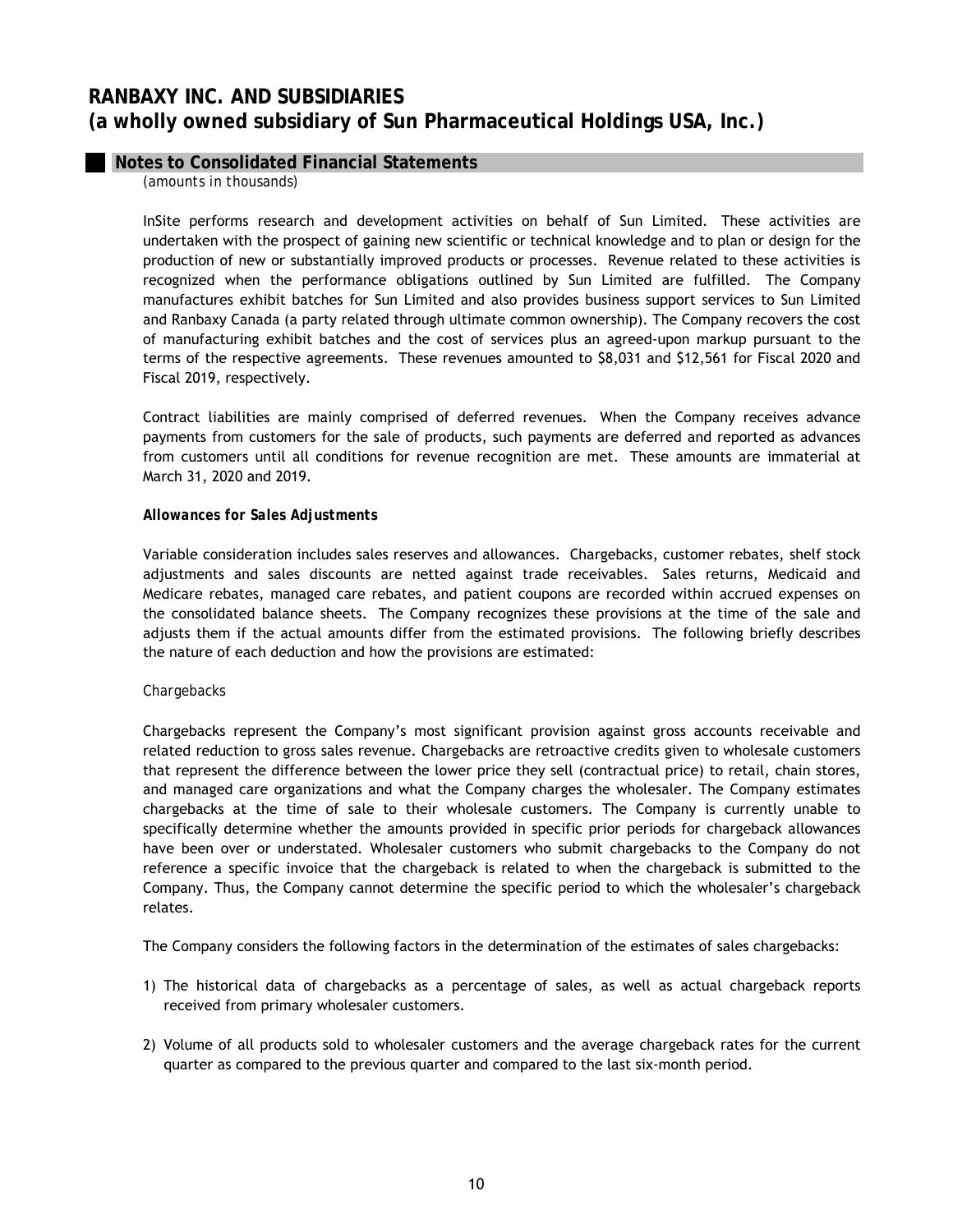#### **Notes to Consolidated Financial Statements**

*(amounts in thousands)*

- 3) The sales trends and future estimated prices of products, wholesale acquisition cost ("WAC"), the contract prices with the retailers, chain stores, managed care organizations (end-users), and wholesaler customer's contract prices.
- 4) The Company utilizes data on remaining inventories on hand at primary wholesaler customers at the end of each reporting period in the calculation of estimates.

#### *Shelf Stock Adjustments*

General practices within the pharmaceutical industry include granting customers a shelf stock adjustment based on the customers' existing inventory and decreases in the market price of the related product. The most significant of these adjustments relate to products for which an exclusivity period exists.

Management considers the following factors when recording an allowance for shelf stock adjustments: 1) estimated launch dates of competing products based on market intelligence, 2) estimated decline in market price of products based on historical experience and input from customers, and 3) levels of inventory held by customers at the date of the pricing adjustments.

#### *Rebates*

Customer rebates are estimated at the end of every reporting period, based on direct or indirect purchases. If the purchases are direct (purchases made by end use customers directly from the Company), the rebates are recognized when products are purchased and a periodic credit is given. For indirect purchases (purchases by end use customers through wholesale customers), the rebates are recognized based on the terms with such customer.

#### *Medicaid and Other Governmental Rebates*

Medicaid rebates are earned by states based on the amount of our products dispensed under the Medicaid plan. Medicaid rebates are principally comprised of amounts due under U.S. Government pricing programs such as Medicaid, Medicare and Tricare (Department of Veteran Affairs). These rebates have been estimated as per the stipulated regulations and prescribed guidelines, which consider the calculation of the average manufacturers' price, historical data the Company receives from the public sector benefit providers, which is based on the final dispensing of the products by a pharmacy to a benefit plan participant, and fluctuations in sales volumes.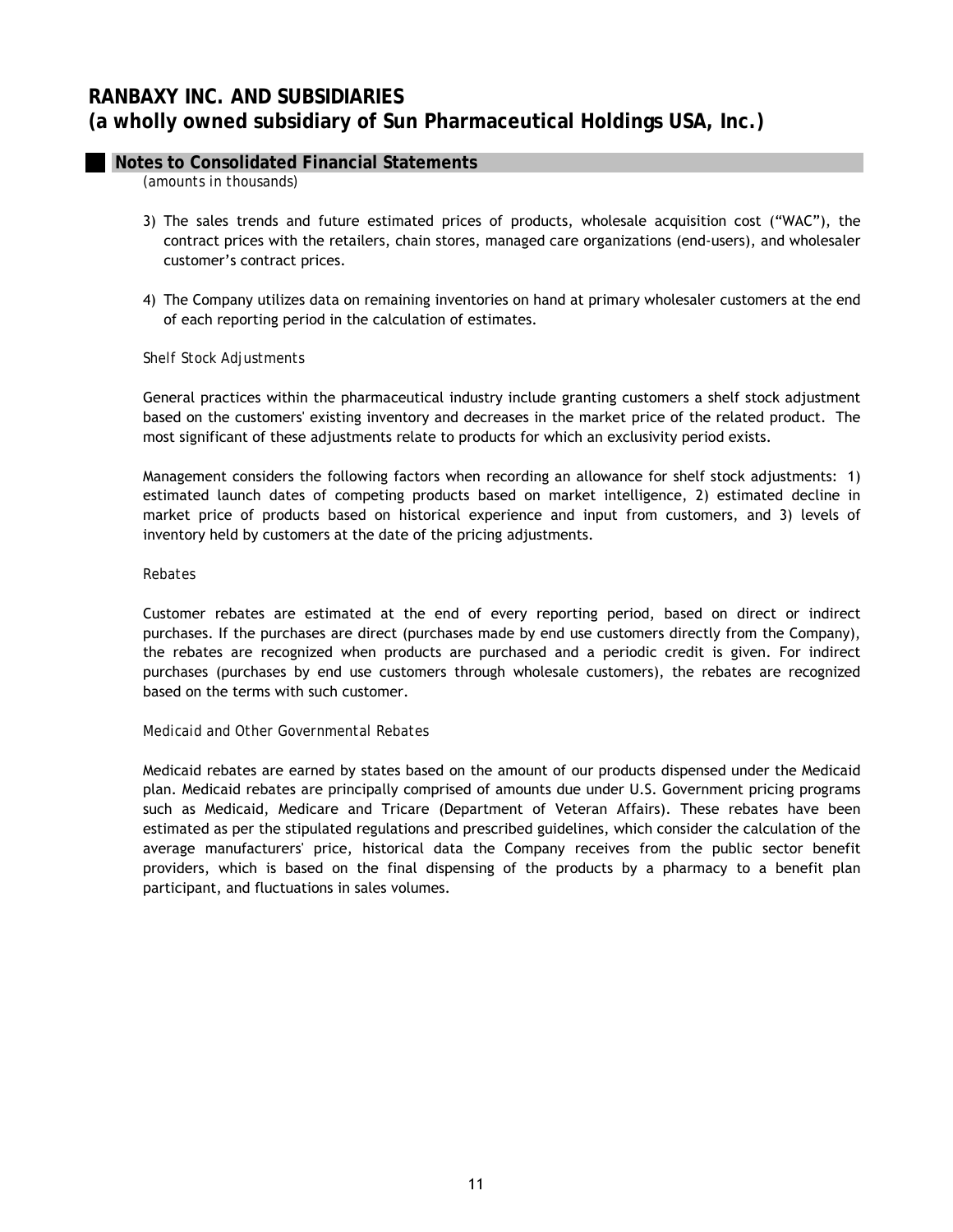## **Notes to Consolidated Financial Statements**

*(amounts in thousands)*

#### *Product Returns*

In the pharmaceutical industry, customers are normally granted the right to return product for credit, or replacement with fresh product, if the product has not been used prior to its expiration date. The Company's return policy typically allows product returns for products within a 12-month window from six months prior to the expiration date and up to six months after the expiration date. The Company estimates the level of sales that will ultimately be returned, pursuant to its return policy, and records a related allowance at the time of sale. These amounts are deducted from its gross sales to determine net sales. These estimates take into consideration historical returns of the products and the Company's future expectations. The Company periodically reviews the allowances established for returns and adjusts them based on actual experience, as necessary. The primary factors considered in estimating its potential product returns include shelf life of expiration date of each product and historical levels of expired product returns. If the Company becomes aware of any returns due to product quality related issues, this information is used to estimate an additional allowance. The Company provides for an allowance related to returns resulting from product recalls, in the period that such recalls occur. The amount of actual product return could be either higher or lower than the amounts provided. Changes in these estimates, if any, would be recorded in the income statement in the period the change is determined. If the Company over or under estimates the quantity of product that will ultimately be returned, there may be a material impact to its consolidated financial statements.

#### *Allowance for Doubtful Accounts*

Doubtful accounts are estimated based on the data available from external sources, including information obtained related to the financial condition of customers. Delinquent accounts are reviewed by management on a quarterly basis, to identify and record allowances, as considered necessary, for accounts receivable not expected to be recoverable. The Company concluded, based on management assessment, that an allowance for doubtful accounts is not considered necessary at March 31, 2020 or 2019.

#### *Accounts Receivable*

The Company sells its products using customary trade terms; the resulting accounts receivable are unsecured. Accounts receivable are stated at the amount management expects to collect from outstanding balances. The Company provides for probable uncollectible amounts through a charge to earnings and a credit to a valuation allowance based on management's assessment of the current status of individual accounts. Balances that are still outstanding after the Company has attempted reasonable collection efforts are written off through a charge to the valuation allowance and a credit to trade accounts receivable. Accounts receivable totaled \$9,239, \$9,400, and \$8,674 at March 31, 2020, 2019, and 2018, respectively.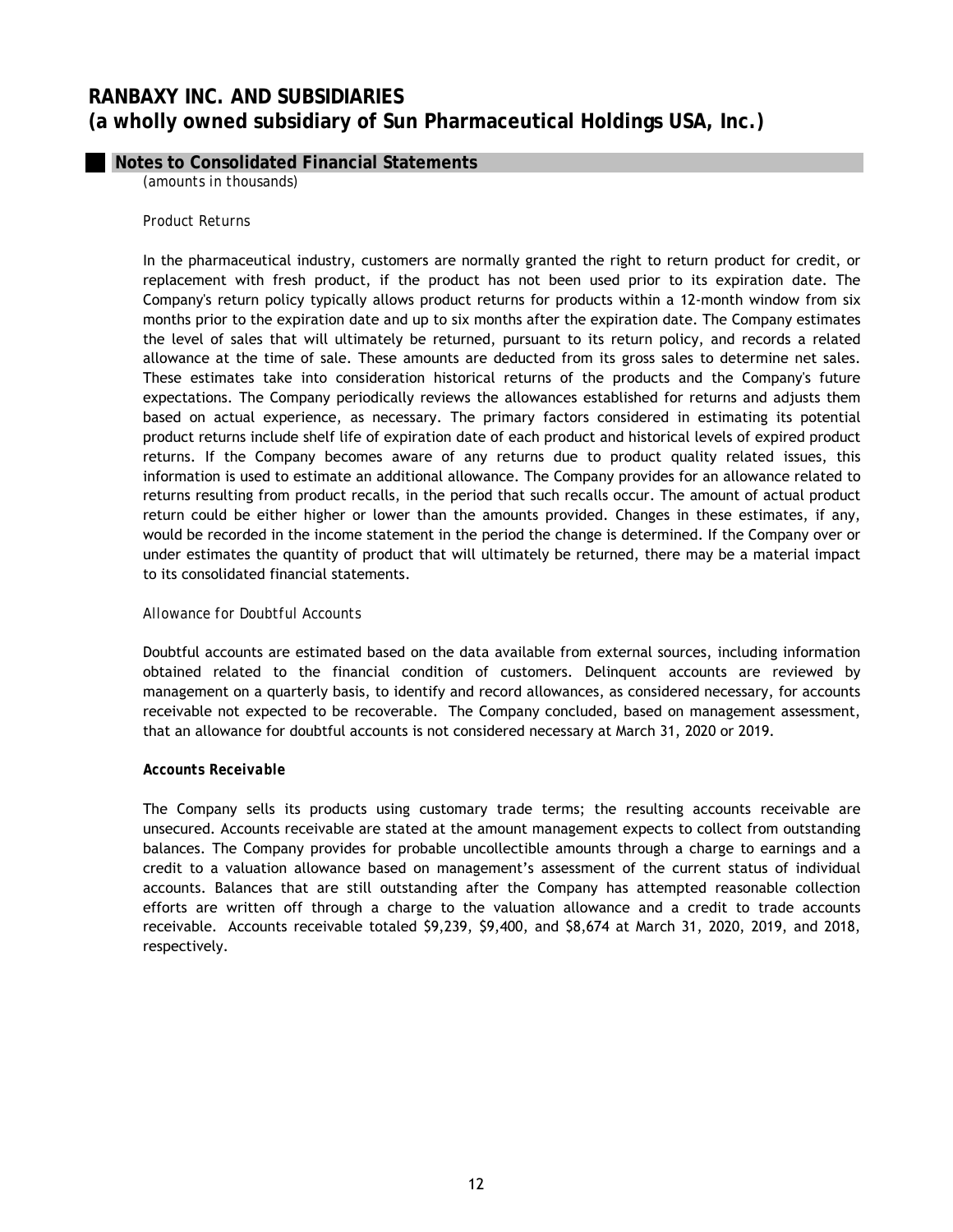#### **Notes to Consolidated Financial Statements**

*(amounts in thousands)*

#### *Inventories*

Inventories, which consist of raw materials, goods in transit and finished goods, as well as work-in-process, are stated at the lower of cost, determined using the moving average method, or net realizable value. The Company analyzes its inventory levels quarterly and writes down any inventory that has become obsolete and inventory that has a cost basis in excess of its expected net realizable value. Expired inventory is disposed of and the related costs are expensed when incurred. Materials acquired for research and development on products yet to be launched are written off in the year of acquisition. Inventory includes material purchased related to products for which the Company has filed ANDAs with the FDA, and the commercial launch of such products will commence once the approvals are received. The determination of whether or not inventory costs will be realizable requires estimates by management. A critical estimate in this determination is the estimate of the future expected inventory requirements, whereby the Company compares its internal sales forecasts to inventory on hand. Actual results may differ from those estimates and additional inventory write-offs may be required. The Company must also make estimates about the amount of manufacturing overhead to allocate to its finished goods and work in process inventories. Although the manufacturing process is generally similar for its products, the Company must make judgments as to the portion of costs to allocate to purchased product, work in process and finished goods, and such allocations can vary based upon the composition of these components and the fact that each product does not necessarily require the same amount of time or effort for the same production step. Accordingly, the assumptions made can impact the value of reported inventories and cost of sales. For inventories related to distributed products, the Company absorbs losses of obsolesce or expiries, however if mutually agreed upon and in specific circumstances (like inventory built up on launch of new products), the Company recovers the cost from suppliers. The Company incurs costs related to non-supply of products it has committed to sell to its customers as per the contracts it has entered with these customers. As mutually agreed, the Company recovers certain of these costs from its suppliers.

#### *Property, Plant and Equipment and Depreciation*

Property, plant and equipment is carried at cost less accumulated depreciation, which for property and equipment acquired in business acquisitions approximates the fair value determined at the acquisition date. Land is carried at cost. Construction in process is carried at cost until such time the associated asset(s) are placed into service. Depreciation is computed using the straight-line method over the estimated useful lives of the related assets, which range from 3 to 40 years. Major improvements and renewals are capitalized, while ordinary maintenance and repairs are expensed. Management annually reviews these assets for impairment.

#### *Deferred Income Taxes Allocated*

Deferred income tax assets and liabilities are computed annually for differences between the consolidated financial statement and federal income tax bases of assets and liabilities that will result in taxable or deductible amounts in the future, based on enacted tax laws and rates applicable to the periods in which the differences are expected to affect taxable income. In concluding that it is more-likely-than-not that the Company's deferred tax assets will be realized, the Company evaluates both positive and negative evidence regarding the future utilization of these assets. Valuation allowances are established, when necessary, to reduce deferred tax assets to the amount expected to be realized. Income tax expense is the tax payable or refundable for the year plus or minus the change during the year in deferred tax assets and liabilities.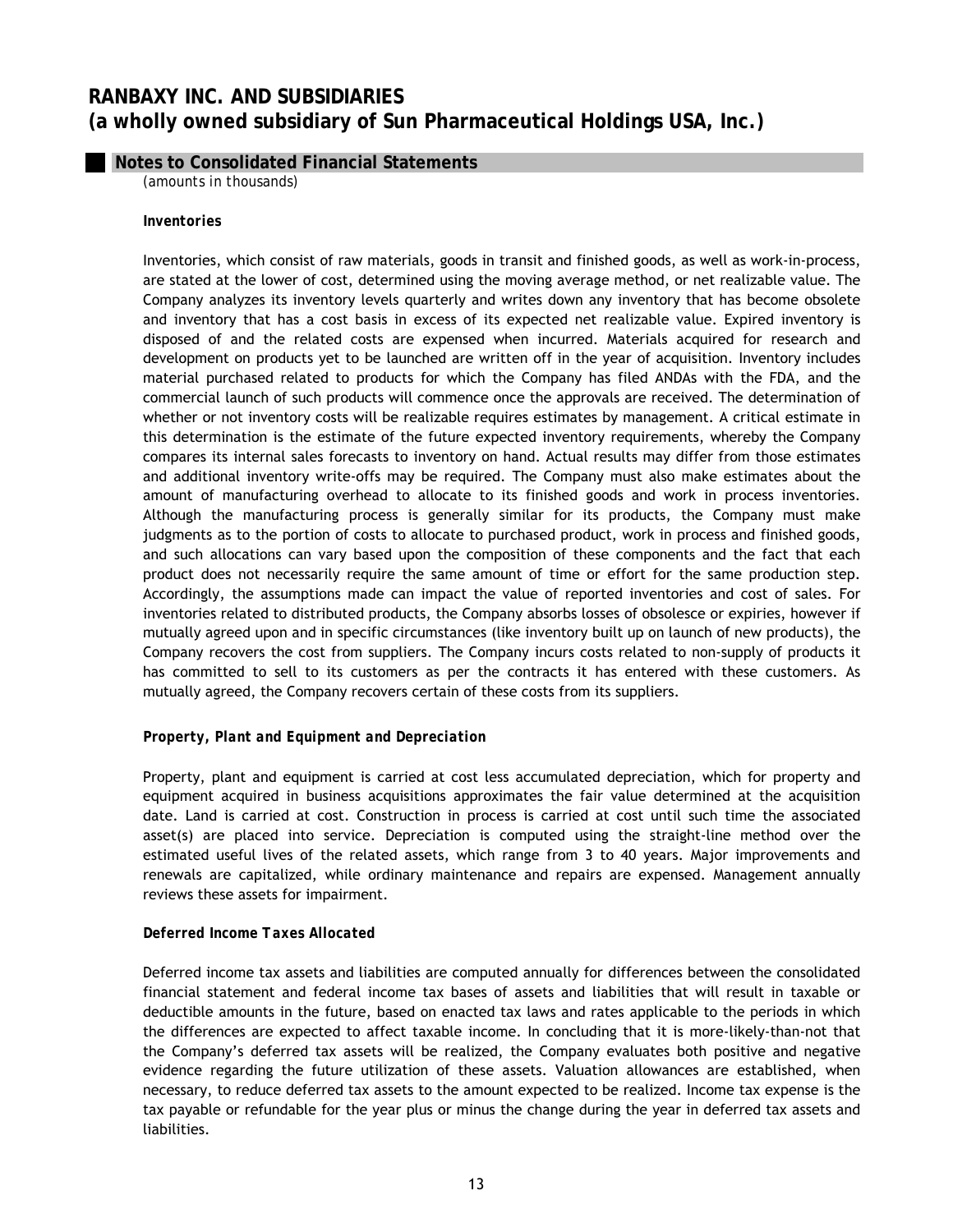### **Notes to Consolidated Financial Statements**

*(amounts in thousands)*

#### *Research and Development Costs*

Research and development costs settled in cash are charged to expense as incurred. Capital expenditures incurred on equipment and facilities that are acquired or constructed for research and development activities and having alternative future uses are capitalized as tangible assets when acquired or constructed. The Company has not incurred any non-cash research and development costs during the Fiscal years ended March 31, 2020 and 2019.

#### *Goodwill*

Goodwill represents the cost in excess of the fair value of net assets acquired in business combinations. Goodwill is tested annually for impairment or more frequently if events or circumstances indicate that the asset might be impaired. The Company concluded, based on management assessment, that there was no impairment at March 31, 2020 or 2019.

#### *Allocation of Income Taxes*

The Company is party to a tax sharing arrangement with an affiliate related through common ownership and management control (Note 4) and reports allocated income taxes in these consolidated financial statements using the separate return method. Deferred income tax assets and liabilities are computed annually for differences between the financial statement and federal income tax bases of assets and liabilities that will result in taxable or deductible amounts in the future, based on enacted tax laws and rates applicable to the periods in which the differences are expected to affect taxable income. In concluding that it is more-likely-than-not that the Company's deferred tax assets will be realized, the Company evaluates both positive and negative evidence regarding the future utilization of these assets. Valuation allowances are established, when necessary, to reduce deferred tax assets to the amount expected to be realized. Income tax expense is the tax payable or refundable for the year plus or minus the change during the year in deferred tax assets and liabilities.

#### *Subsequent Events*

In preparing these financial statements, management has evaluated, for potential recognition or disclosure, significant events or transactions that occurred during the period subsequent to March 31, 2020, the most recent consolidated balance sheet presented herein, through July 6, 2020, the date these consolidated financial statements were available to be issued. No significant such events or transactions were identified.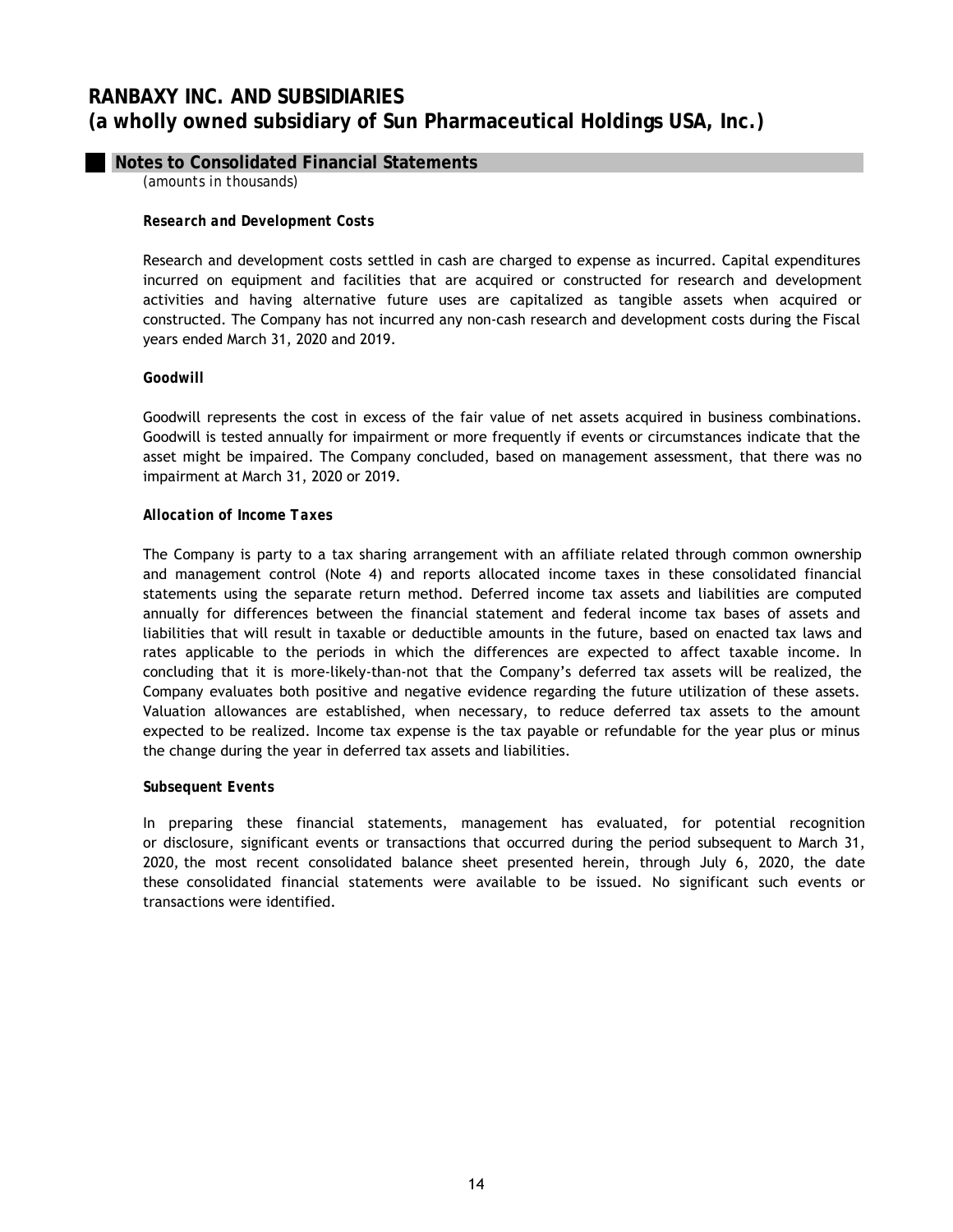## **Notes to Consolidated Financial Statements**

*(amounts in thousands)*

#### **2. ACCOUNTS RECEIVABLE, NET**

Accounts receivable and related valuation allowances are summarized as follows at March 31:

|                                                      | 2020 |        | 2019 |        |
|------------------------------------------------------|------|--------|------|--------|
| Accounts receivable, gross                           |      | 12,408 | S    | 10,385 |
| Valuation allowances                                 |      |        |      |        |
| Chargebacks and shelf stock                          |      | 1,840  |      | 5      |
| Direct and indirect rebates (includes administrative |      |        |      |        |
| fees, service fees and related allowances, etc.)     |      | 1,004  |      | 632    |
| Cash discounts                                       |      | 325    |      | 214    |
| Other concessions                                    |      |        |      | 134    |
| Total valuation allowances                           |      | 3,169  |      | 985    |
| Accounts receivable, net                             | \$   | 9.239  | \$   | 9,400  |

The following table sets forth a summary of the activity in the accounts receivable valuation allowances for the fiscal year ended March 31:

|                                                                   | 2020                | 2019              |
|-------------------------------------------------------------------|---------------------|-------------------|
| <b>Beginning balance</b>                                          | \$<br>985 \$        | 1,199             |
| Additions charged to net sales<br>Deductions allowed to customers | 18,412<br>(16, 228) | 4,930<br>(5, 144) |
| <b>Ending balance</b>                                             | 3,169               | \$<br>985         |

#### **3. INVENTORIES (INCLUDING RELATED PARTY ACTIVITY)**

Inventories consist of the following components at March 31:

|                                                                                                                             | 2020 |                     |    | 2019                  |
|-----------------------------------------------------------------------------------------------------------------------------|------|---------------------|----|-----------------------|
| Raw materials<br>Work in process                                                                                            |      | 25,328<br>13,327    | S  | 23,493<br>48,954      |
| Goods in transit (distributed products)<br>Finished goods (Company-owned products)<br>Finished goods (distributed products) |      | 5<br>2,137<br>3,672 |    | 529<br>2,492<br>3,269 |
| <b>Total inventory</b>                                                                                                      |      | 44,469              | \$ | 78,737                |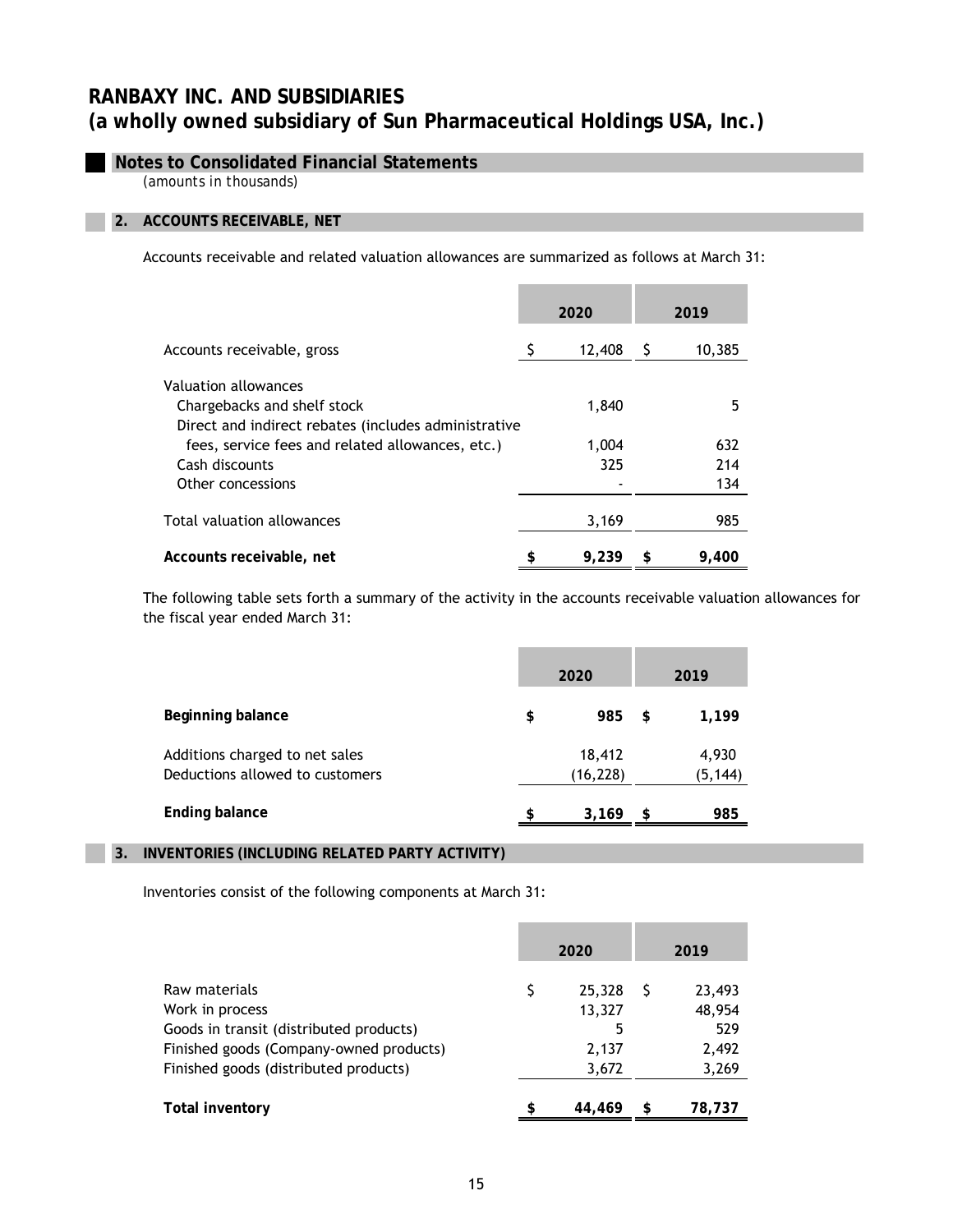## **Notes to Consolidated Financial Statements**

*(amounts in thousands)*

The principal components used in the Company's business are active and inactive pharmaceutical ingredients and certain packaging materials. While some of these components are purchased from single sources, the majority of the components have an alternate source of supply available. Because the FDA approval process requires manufacturers to specify their proposed supplier of components in their applications, FDA approval of a new supplier would be required if components were no longer available from the specified suppliers. Also, a major component of the Company's inventory includes purchased finished goods for distribution under various marketing agreements.

#### **4. ALLOCATION OF INCOME TAXES**

The allocation of income tax benefit consists of the following components for the year ended March 31:

|                                                         | 2020                   | 2019              |
|---------------------------------------------------------|------------------------|-------------------|
| Current expense (benefit)<br>Deferred (benefit) expense | $1,120$ \$<br>(1, 591) | (6, 440)<br>3,872 |
| Total allocation of income tax benefit                  | 471                    | (2,568)           |

The allocation of income taxes is different from that which would be obtained by applying the statutory federal income tax rate to the net loss before income taxes. The items causing the difference are summarized as follows for the year ended March 31:

|                                                                                                             |   | 2020                        | 2019                        |
|-------------------------------------------------------------------------------------------------------------|---|-----------------------------|-----------------------------|
| Federal tax benefit at statutory rate, 21%<br>State income taxes (benefit), net of federal benefit<br>Other |   | $(3,386)$ S<br>2,143<br>772 | (1, 364)<br>(1, 955)<br>751 |
| Total allocation of income tax benefit                                                                      | S | (471)                       | (2,568)                     |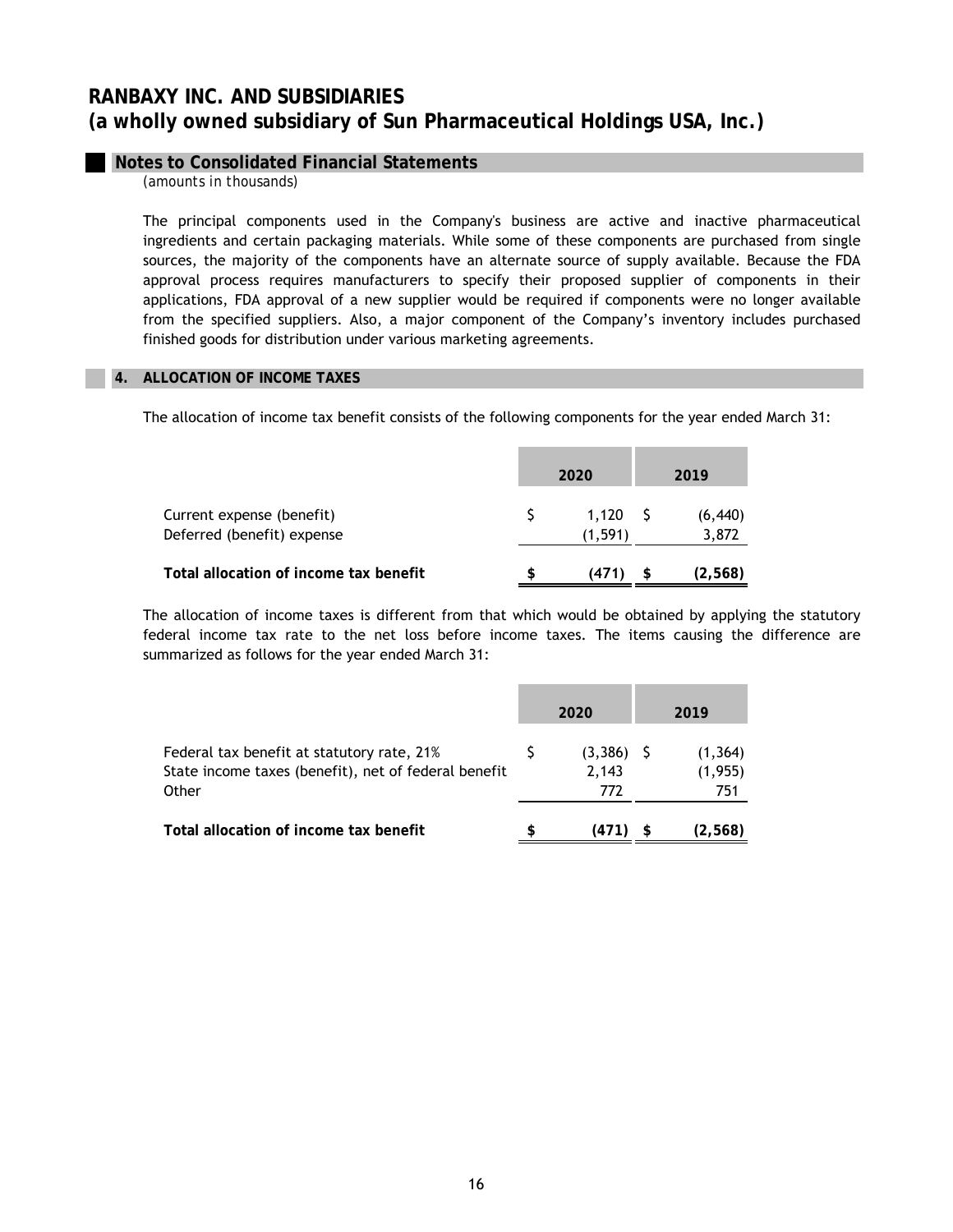#### **Notes to Consolidated Financial Statements**

*(amounts in thousands)*

Net deferred income tax assets consist of the following components at March 31:

|                                                                                                                                                      | 2020                          |     | 2019                                |
|------------------------------------------------------------------------------------------------------------------------------------------------------|-------------------------------|-----|-------------------------------------|
| Deferred income tax assets<br>Inventory<br>Investments<br>Accrued expenses and other<br>State net operating loss carryforwards (NOLs)<br>Intangibles | \$<br>3,194<br>1,672<br>1,533 | - S | 3,172<br>777<br>283<br>1,137<br>395 |
| Total deferred tax assets                                                                                                                            | 6,399                         |     | 5,764                               |
| Deferred income tax liabilities<br><i>Intangibles</i><br>Depreciation                                                                                | 373<br>2,063                  |     | 1,020<br>2,372                      |
| Total deferred tax liabilities                                                                                                                       | 2,436                         |     | 3,392                               |
| Net deferred tax asset                                                                                                                               | \$<br>3,963                   | \$  | 2,372                               |

The Company has a tax sharing arrangement with an affiliate related through common ownership and management control. The agreement, among other stipulations, states that a consolidated federal income tax return will be filed, and that the affiliate will pay/receive monies due to/from the Company based on the Company's separate taxable results.

Valuation allowances against deferred income tax assets are provided when, based upon the weight of available evidence, it is more-likely-than-not that some or all of the deferred tax assets will not be realized. There are no such valuation allowances considered necessary as of March 31, 2020 or 2019. Based upon the level of projected future taxable income over the periods in which deferred tax assets are realizable, the Company expects that it is more likely than not that it will realize the benefit of these temporary differences.

Management analyzed the Company's filing positions in the federal and state jurisdictions where it is required to file income tax returns, for all open tax years (Fiscal 2018 to 2020) in these jurisdictions. The Company believes that no adjustments for unrecognized tax benefits or liabilities are necessary as a result of this analysis. The Company reports interest and penalties attributable to income taxes to the extent they arise, as a component of its administrative expenses.

#### **5. RETIREMENT PLAN**

Each entity within the Company maintains a deferred compensation plan qualified under Section 401(k) of the Internal Revenue Code. Under these plans, eligible employees are permitted to contribute up to the maximum allowable amount determined by the Internal Revenue Code. The Company may make discretionary matching and profit sharing contributions under the provisions of these plans. The Company made contributions in the amounts of \$1,042 and \$1,165 to the plans for Fiscal 2020 and Fiscal 2019, respectively.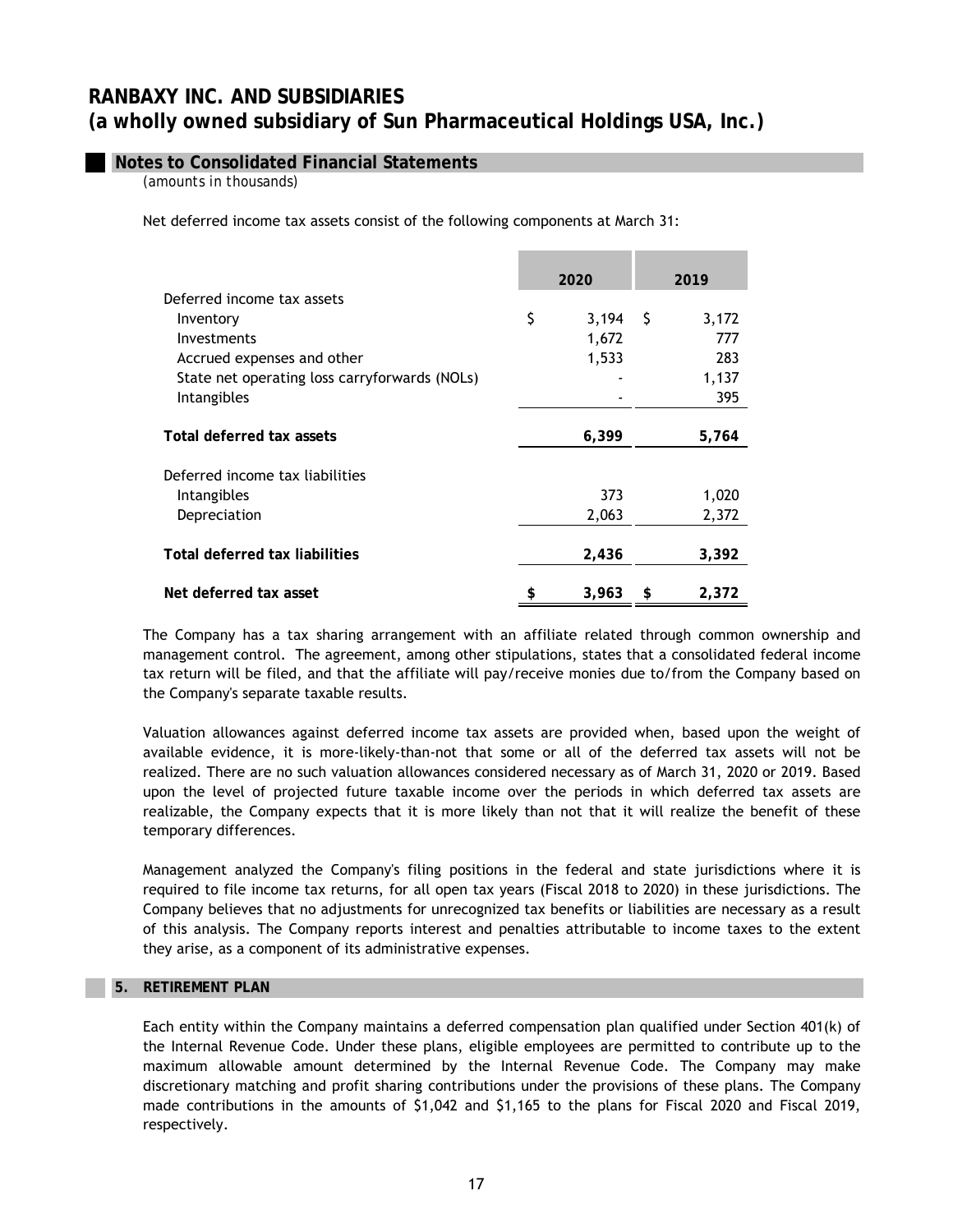#### **Notes to Consolidated Financial Statements**

*(amounts in thousands)*

#### **6. SALES CONCENTRATIONS**

#### *Major Customers*

Shipments to seven customers, including two wholesalers, accounted for approximately 75% and 73% of Ohm sales to third parties for Fiscal 2020 and 2019, respectively. Balances due from these customers (gross outstanding amounts) represented approximately 84% and 77% of gross accounts receivable at March 31, 2020 and 2019, respectively. As is typical in the U.S. retail sector, many of the Company's customers are serviced through their designated wholesalers. Of the sales made to wholesalers, the majority include sales for various customers of the Company that have underlying direct contracts with the Company that are facilitated through such wholesale customers. No other single customer accounted for more than 10% of Ohm's sales for Fiscal 2020 or Fiscal 2019. The loss of any of these customers would have a materially adverse effect on short-term operating results.

InSite performs research and development activities on behalf of Sun Pharmaceuticals Industries Limited, the ultimate parent of the Company. Signature has no customer concentration.

#### *Major Products*

Shipments of five products accounted for 87% and 82% of sales to third parties for Fiscal 2020 and Fiscal 2019, respectively.

#### **7. COMMITMENTS, CONTINGENCIES, AND OTHER MATTERS**

#### *Litigation*

The Company is involved in various legal proceedings including product liability, contracts, employment claims, anti-trust and other regulatory matters relating to the conduct of its business. Most of the legal proceedings involve complex issues, which are specific to the case and do not have precedents and hence for a majority of these claims, it is not possible to make a reasonable estimate of the expected financial effect, if any, that will result from ultimate resolution of the proceedings. This is due to a number of factors including: the stage of the proceedings and the overall length and the discovery process; the entitlement of the parties to an action to appeal a decision; the extent of the claims, including the size of any potential class, particularly when damages are not specified or are indeterminate; the possible need for further legal proceedings to establish the appropriate amount of damages, if any; the settlement posture of the other parties to the litigation and any other factors that may have a material effect on the litigation. Management makes an assessment of likely outcome, based on the views of internal legal counsel and in consultation with external legal counsel representing the Company. The Company also believes that disclosure of the amount sought by plaintiffs, generally would not be meaningful because historical evidence indicates that the amounts settled (if any) are significantly different than those claimed by plaintiffs. Some of the legal claims against the Company, if decided against the Company may result in a material impact on consolidated results of operations or cash flows of a given period during which the claim is settled.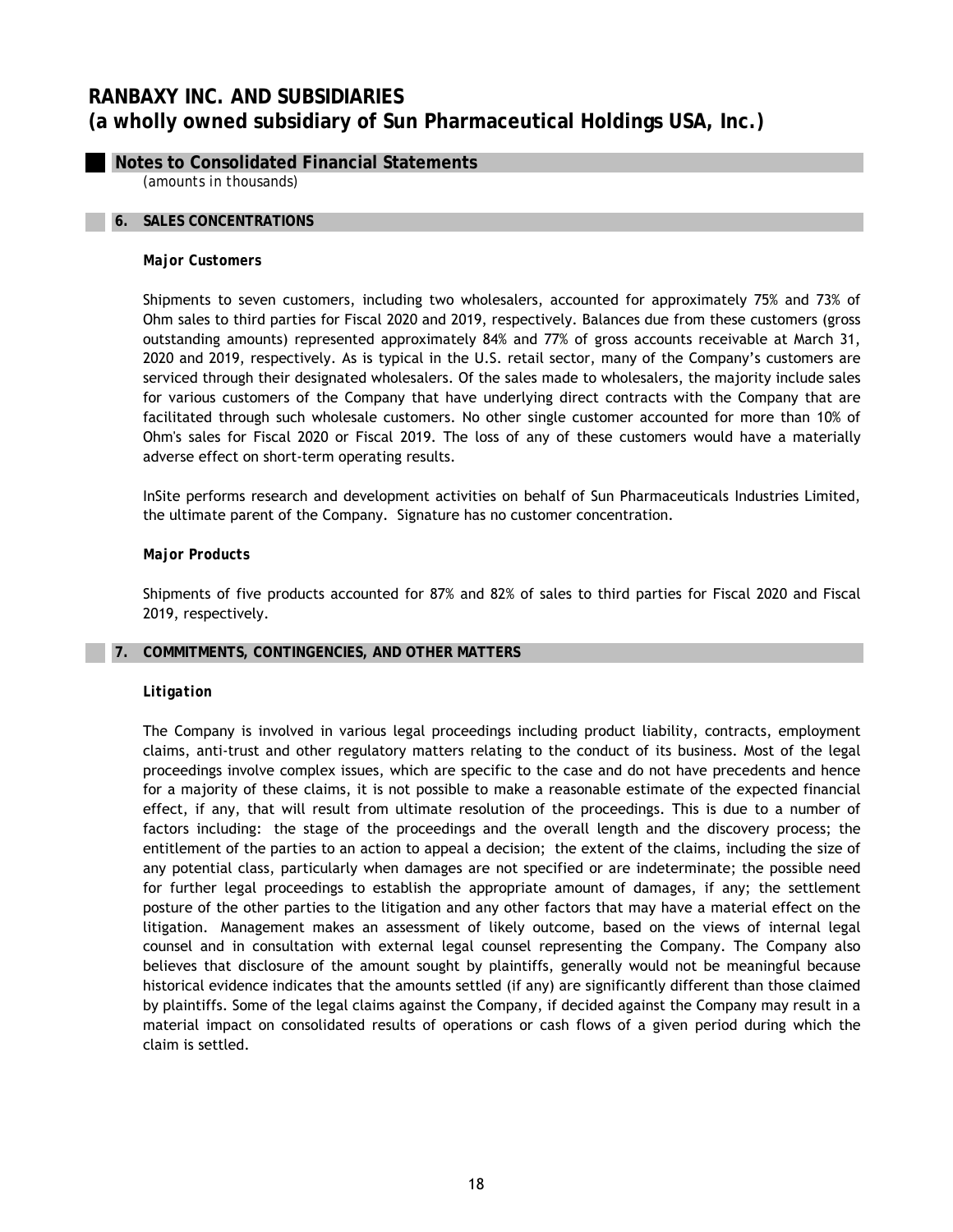#### **Notes to Consolidated Financial Statements**

*(amounts in thousands)*

#### *Product Liability and Insurance*

The Company currently maintains a product liability insurance policy which provides coverage on a claims made basis and is subject to annual renewal. In addition, the Company maintains policies for property, workers' compensation and officers' and directors' liability and other general liability claims. There can be no assurance that the coverage limits of these policies will be adequate to cover the Company's liabilities, should they occur, or that such insurance may not be available in the future on acceptable terms or at all.

#### *Regulatory Matters*

All facilities remain in good standing for certified good manufacturing practice ("cGMP") compliance for FDA registered drug or device manufacturing operations.

#### *Economic Uncertainty*

The outbreak of a novel coronavirus (COVID-19), which the World Health Organization declared in March 2020 to be a pandemic, continues to spread throughout the United States of America and the globe. Many United State Governors issued temporary Executive Orders that, among other stipulations, effectively prohibit in-person work activities for most industries and businesses, having the effect of suspending or severely curtailing operations. The extent of the ultimate impact of the pandemic on the Company's operational and financial performance will depend on various developments, including the duration and spread of the outbreak, and its impact on customers, employees, and vendors, all of which cannot be reasonably predicted at this time. While management reasonably expects the COVID-19 outbreak to negatively impact the Company's financial condition, operating results, and timing and amounts of cash flows, the related financial consequences and duration are highly uncertain.

#### **8. RELATED PARTY TRANSACTIONS INCLUDING NONCASH CAPITAL CONTRIBUTION**

The Company conducts business with affiliates related through common ownership and management control which involves the selling and purchasing of goods and cross utilization of resources. The following is a summary of the transactions and year end balances with these affiliates as of and for the year ended March 31:

|                                                  | 2020    |              | 2019     |
|--------------------------------------------------|---------|--------------|----------|
| Advances from affiliate / due to related parties | 101,764 | <sub>S</sub> | 85,314   |
| Revenue recognized                               | 97,832  |              | 108,350  |
| Inventory purchases                              | 6,352   |              | 2,405    |
| <b>Expenses</b>                                  |         |              | 263      |
| Allocated income taxes receivable                | 6,877   |              | 7,114    |
| Allocated income tax benefit                     | (471)   |              | (2, 568) |

Additionally one of the related entities closed a facility during Fiscal 2019, as a result equipment with a net book value of \$8,054 was transferred to the Company. This transaction was recorded as a non-cash contribution.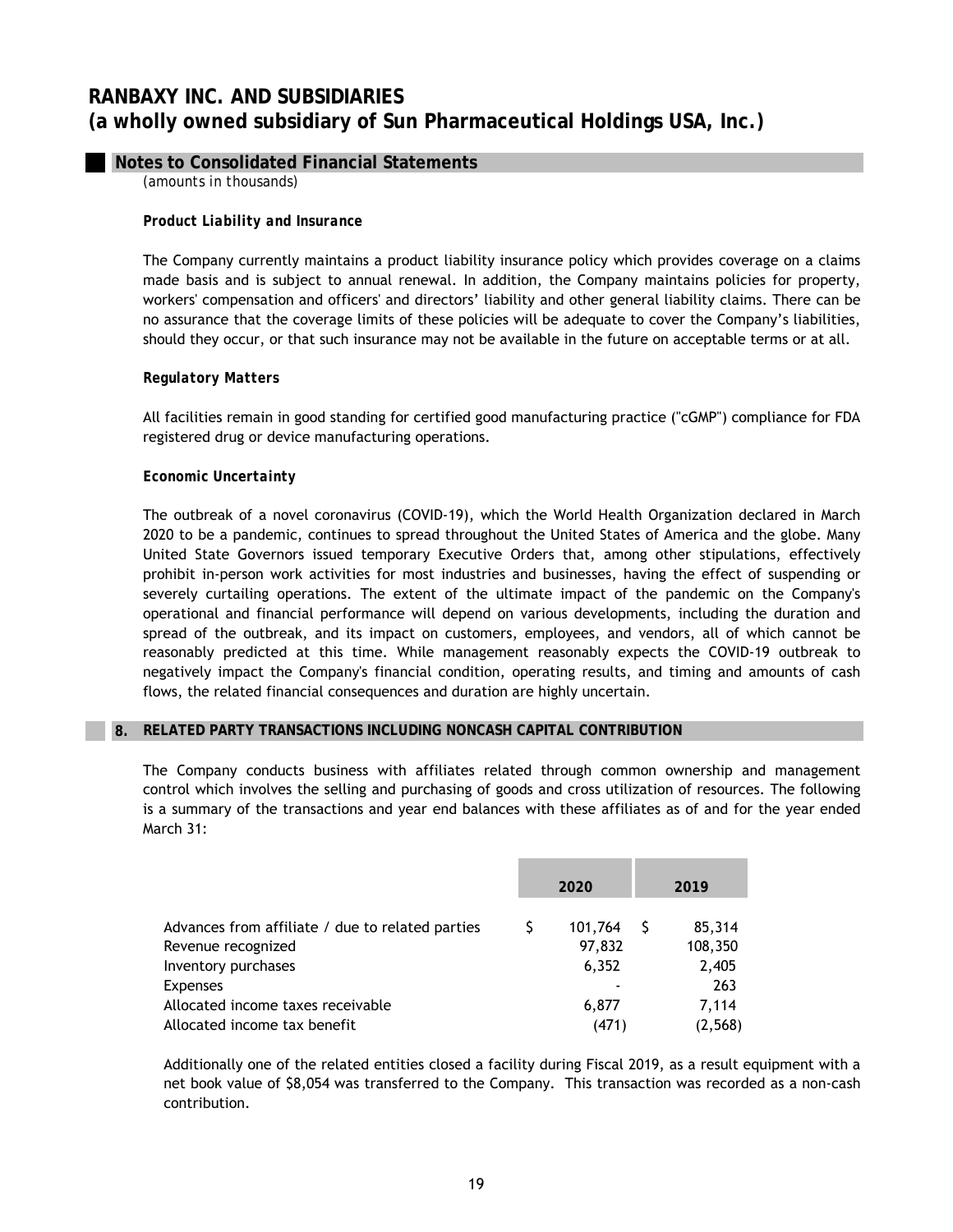## **Notes to Consolidated Financial Statements**

*(amounts in thousands)*

#### **9. RESTATEMENT**

Accounting errors resulting in the understatement of net deferred income tax assets and accrued expenses as of March 31, 2019 were identified during Fiscal 2020. The accompanying 2019 consolidated financial statements have been corrected to restate these errors. The effect of this restatement on the previously reported consolidated financial statements as of and for the year ended March 31, 2019 is summarized as follows:

|                                                                                                                                                                               | As Originally<br>Reported                            | Corrective<br><b>Effect of</b><br>Change                 | <b>As Restated</b>                                          |
|-------------------------------------------------------------------------------------------------------------------------------------------------------------------------------|------------------------------------------------------|----------------------------------------------------------|-------------------------------------------------------------|
| Effects on the March 31, 2019 Consolidated Balance Sheet                                                                                                                      |                                                      |                                                          |                                                             |
| (Accumulated deficit) retained earnings at April 1, 2018 \$                                                                                                                   | $(8, 154)$ \$                                        | $14,390$ \$                                              | 6,236                                                       |
| Deferred tax (liability) asset at March 31, 2019<br>Total assets at March 31, 2019                                                                                            | (9,679)<br>206,030                                   | 12,051<br>986                                            | 2,372<br>207,016                                            |
| Accrued expenses<br>Current liabilities<br><b>Total liabilities</b>                                                                                                           | 2,841<br>42,656<br>139,035                           | 9,097<br>9,097<br>(1,968)                                | 11,938<br>51,753<br>137,067                                 |
| Retained earnings at March 31, 2019                                                                                                                                           | 5,534                                                | 2,954                                                    | 8,488                                                       |
| <b>Effects on the Consolidated Statement of Operations for the Year Ended March 31, 2019</b>                                                                                  |                                                      |                                                          |                                                             |
| Cost of goods sold<br>Operating income (loss) before taxes<br>Allocated income taxes (benefit)<br>Net income (loss)<br>Net income (loss) attributable to controlling interest | \$<br>$144,964$ \$<br>7,985<br>473<br>7,512<br>5,636 | 14,479<br>(14, 479)<br>(3,041)<br>(11, 438)<br>(11, 438) | S.<br>159,443<br>(6, 494)<br>(2, 568)<br>(3,926)<br>(5,802) |

. . . . .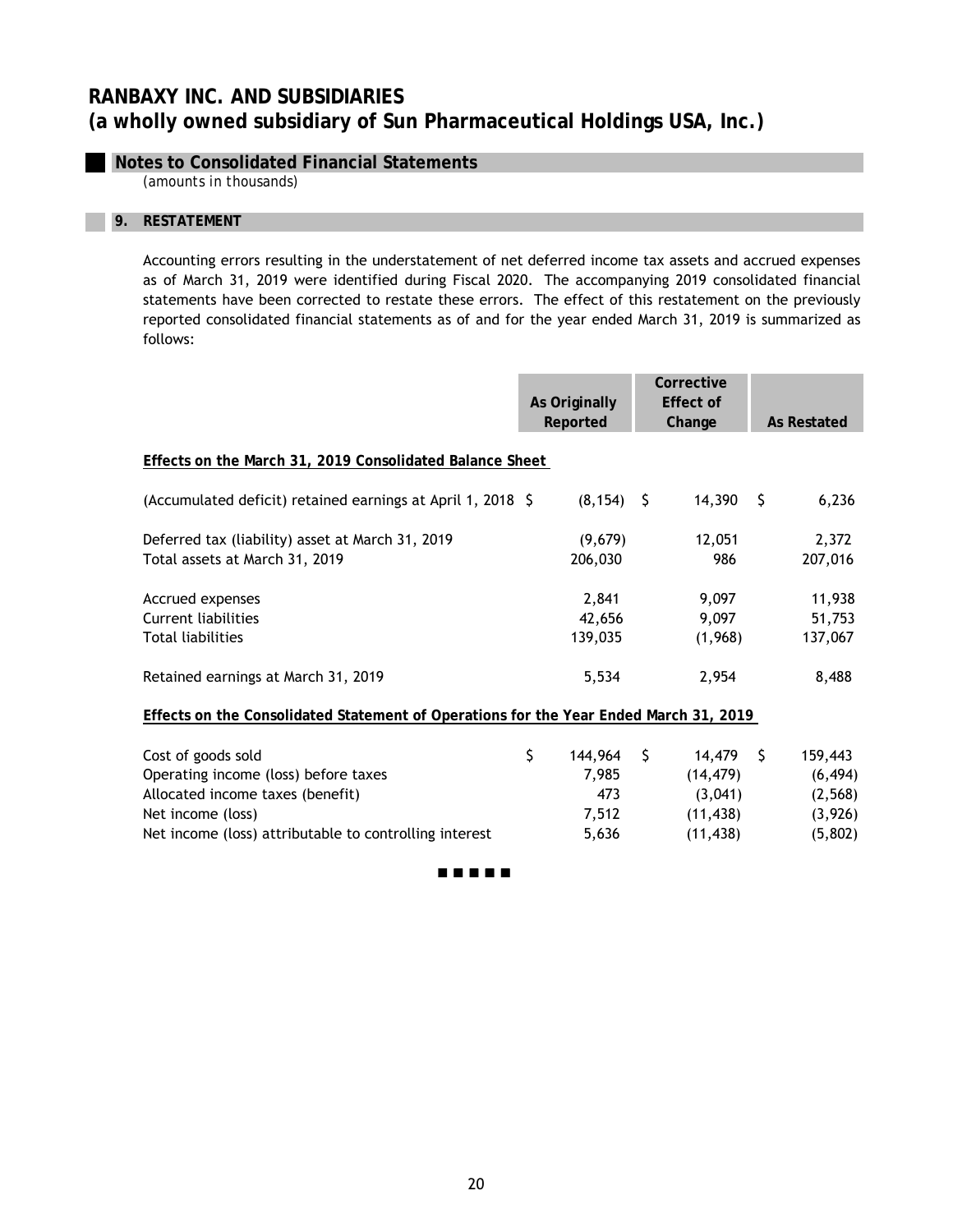# **PRehmann**

**Rehmann Robson**

1500 W. Big Beaver Road 2nd Floor Troy, MI 48084 Ph: 248.952.5000 Fx: 248.952.5750 rehmann.com

## **INDEPENDENT AUDITORS' REPORT ON SUPPLEMENTARY CONSOLIDATING INFORMATION**

July 6, 2020

 Ranbaxy Inc. and Subsidiaries Board of Directors and Shareholders Princeton, New Jersey

We have audited the consolidated financial statements of *Ranbaxy Inc. and Subsidiaries* for the years ended March 31, 2020 and 2019, and have issued our report thereon dated July 6, 2020, which expressed an unmodified opinion on those consolidated financial statements. Our audits were conducted for the purposes of forming an opinion on the consolidated financial statements as a whole. The accompanying supplementary consolidating and individual entity financial information of *Ranbaxy Inc. and Subsidiaries* is presented for purposes of additional analysis and is not a required part of the consolidated financial statements. Such information, which is the responsibility of management, was derived from and relates directly to the underlying accounting and other records used to prepare the consolidated financial statements. The consolidating information has been subjected to the auditing procedures applied in the audit of the consolidated financial statements and certain additional procedures, including comparing and reconciling such information directly to the underlying accounting and other records used to prepare the consolidated financial statements or to the consolidated financial statements themselves, and other additional procedures in accordance with auditing standards generally accepted in the United States of America. In our opinion, the supplementary consolidating information is fairly stated in all material respects in relation to the consolidated financial statements as a whole.

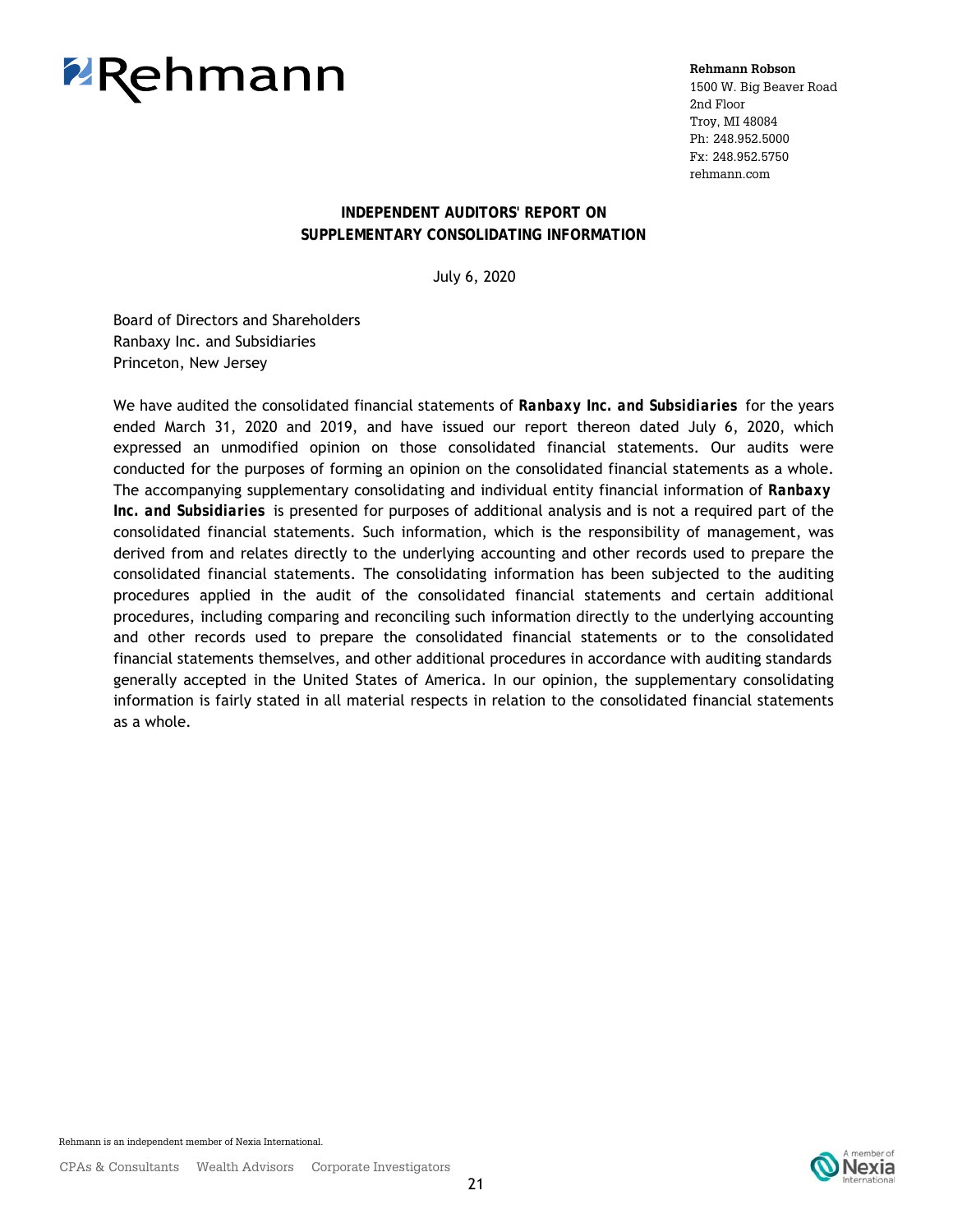# **SUPPLEMENTARY CONSOLIDATING INFORMATION FOR THE YEARS ENDED MARCH 31, 2020 AND 2019**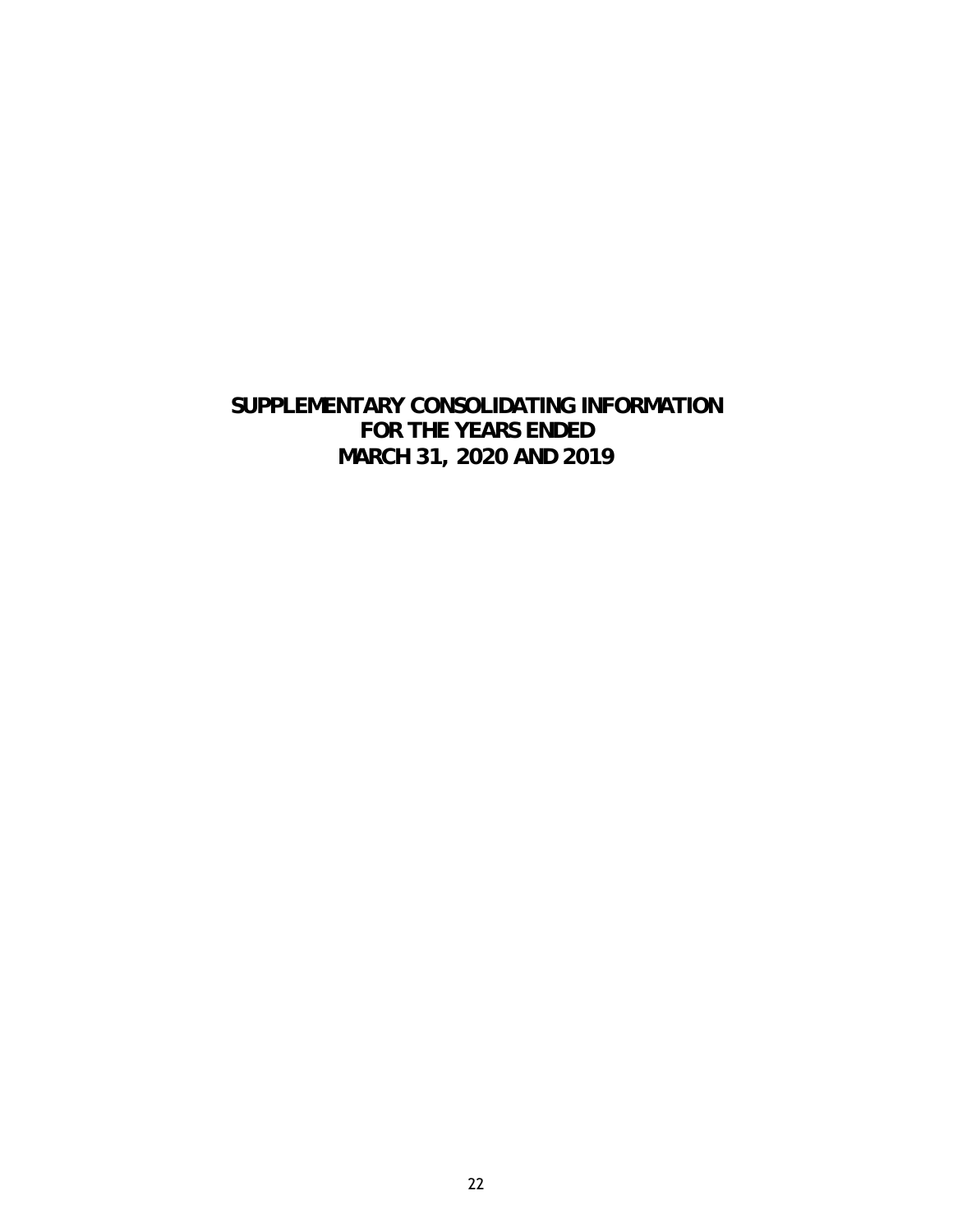**(a wholly owned subsidiary of Sun Pharmaceutical Holdings USA, Inc.)**

| <b>Consolidating Balance Sheet</b>        |                  |               |                      |           |                |              |
|-------------------------------------------|------------------|---------------|----------------------|-----------|----------------|--------------|
| March 31, 2020                            |                  |               |                      |           |                |              |
| (amounts in thousands)                    |                  |               |                      |           |                |              |
|                                           |                  | Ohm           |                      |           |                |              |
|                                           | Ranbaxy,         | Laboratories, | <b>InSite Vision</b> | Ranbaxy   | Consolidating  | Consolidated |
| <b>ASSETS</b>                             | Inc.             | Inc.          | Inc.                 | Signature | <b>Entries</b> | <b>Total</b> |
| <b>Current assets</b>                     |                  |               |                      |           |                |              |
| Cash and cash equivalents                 | \$<br>$(916)$ \$ | (597)         | 2,595<br>$\zeta$     | 49<br>\$  | \$             | \$<br>1,131  |
| Accounts receivable, net                  |                  | 9,239         |                      |           |                | 9,239        |
| Due from affiliated entities              |                  |               |                      | 13,044    |                | 13,044       |
| Inventories                               |                  | 44,405        |                      | 64        |                | 44,469       |
| Prepaid expenses                          |                  | 449           | 343                  |           |                | 792          |
| <b>Total current assets</b>               | (916)            | 53,496        | 2,938                | 13,157    |                | 68,675       |
| Property, plant and equipment             |                  |               |                      |           |                |              |
| Land                                      |                  | 560           |                      |           |                | 560          |
| Buildings and improvements                | 4,577            | 76,089        |                      |           |                | 80,666       |
| Equipment                                 | 5,372            | 106,664       |                      |           |                | 112,036      |
| Furniture and fixtures                    | 1,384            | 2,175         |                      |           |                | 3,559        |
| Construction in process                   | 55               | 6,896         |                      |           |                | 6,951        |
| Total                                     | 11,388           | 192,384       |                      |           |                | 203,772      |
| Less accumulated depreciation             | 3,016            | 120,655       |                      |           |                | 123,671      |
| Net property, plant and equipment         | 8,372            | 71,729        |                      |           |                | 80,101       |
| Investment in unconsolidated subsidiaries | 44,775           |               |                      |           | (44, 775)      |              |
| Goodwill, net                             |                  | 7,414         | 2,552                |           |                | 9,966        |
| Allocated income tax receivable (payable) | 4,732            | 3,531         | (1, 386)             |           |                | 6,877        |
| Allocated deferred income taxes           | 1,806            | 2,601         | (444)                |           |                | 3,963        |

**Total assets 58,769 \$ 138,771 \$ 3,660 \$ 13,157 \$ (44,775) \$ 169,582 \$**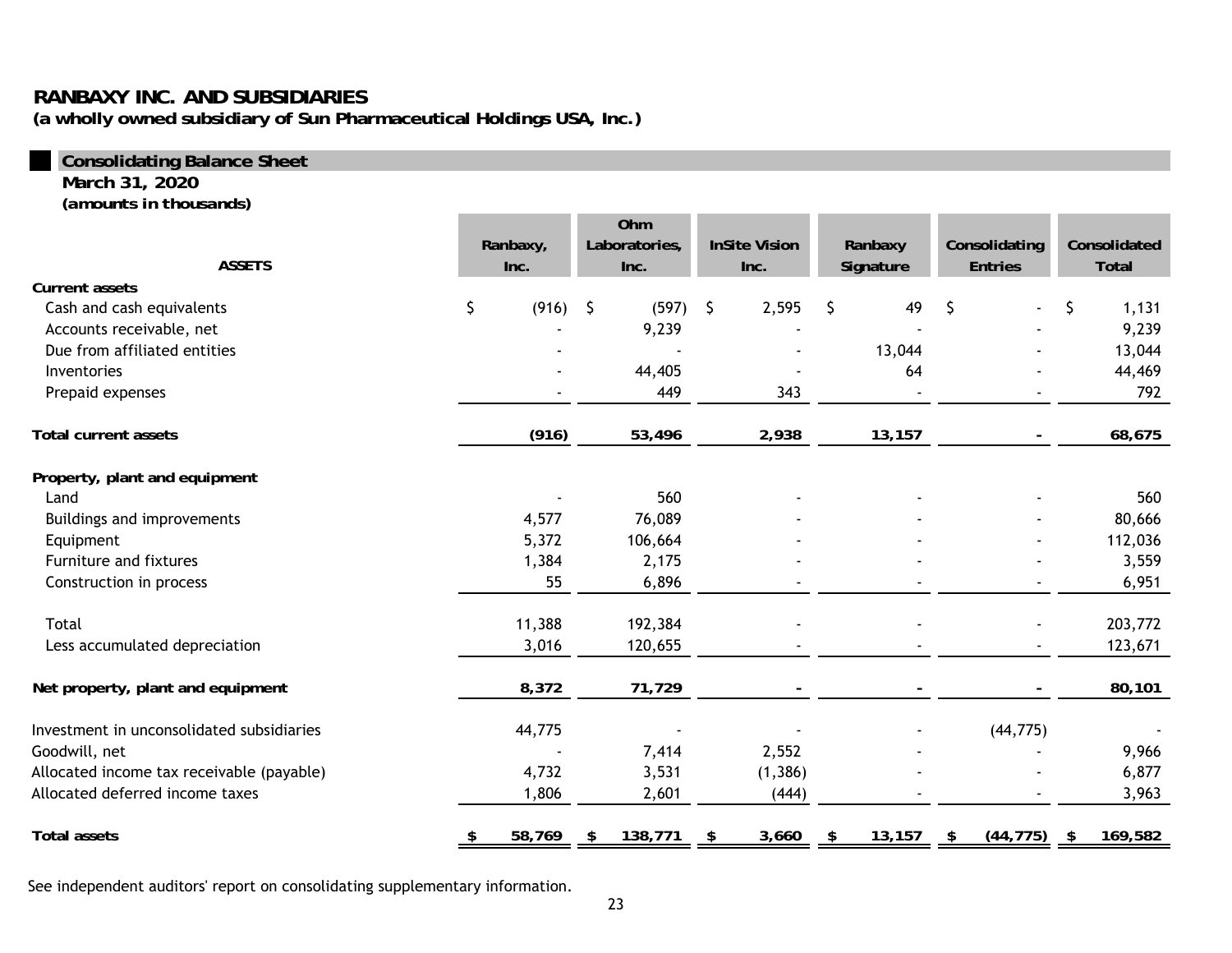**(a wholly owned subsidiary of Sun Pharmaceutical Holdings USA, Inc.)**

**Consolidating Balance Sheet March 31, 2020** *(amounts in thousands)*

| <b>LIABILITIES AND SHAREHOLDERS' EQUITY</b>     | Ranbaxy,<br>Inc. | Ohm<br>Laboratories,<br>Inc. | <b>InSite Vision</b><br>Inc. | Ranbaxy<br>Signature | Consolidating<br><b>Entries</b> | Consolidated<br><b>Total</b> |  |
|-------------------------------------------------|------------------|------------------------------|------------------------------|----------------------|---------------------------------|------------------------------|--|
| <b>Current liabilities</b>                      |                  |                              |                              |                      |                                 |                              |  |
| Accounts payable - trade<br>Accrued expenses    | 638<br>\$<br>539 | 5,443<br>S.<br>7,163         | 1,387<br>\$<br>213           | \$<br>$\sim$         | $\zeta$<br>$\sim$               | \$<br>7,468<br>7,915         |  |
| <b>Total current liabilities</b>                | 1,177            | 12,606                       | 1,600                        |                      |                                 | 15,383                       |  |
| Advances from affiliates                        | 6,189            | 87,630                       | 7,945                        |                      |                                 | 101,764                      |  |
| <b>Total liabilities</b>                        | 7,366            | 100,236                      | 9,545                        |                      | $\overline{\phantom{a}}$        | 117,147                      |  |
| Shareholders' equity                            |                  |                              |                              |                      |                                 |                              |  |
| Controlling interest                            |                  |                              |                              |                      |                                 |                              |  |
| Common stock                                    | 13,000           | 239                          |                              |                      | (239)                           | 13,000                       |  |
| Additional paid-in capital                      | 46,893           | 18,453                       |                              |                      | (18, 453)                       | 46,893                       |  |
| (Accumulated deficit) retained earnings         | (8, 490)         | 19,843                       | (5,885)                      |                      | (13, 958)                       | (8, 490)                     |  |
| Total controlling interest                      | 51,403           | 38,535                       | (5,885)                      |                      | (32, 650)                       | 51,403                       |  |
| Members' equity                                 |                  |                              |                              | 12,125               | (12, 125)                       |                              |  |
| Noncontrolling interest                         |                  |                              |                              | 1,032                |                                 | 1,032                        |  |
| Total shareholders' / members' equity (deficit) | 51,403           | 38,535                       | (5,885)                      | 13,157               | (44, 775)                       | 52,435                       |  |
| Total liabilities and shareholders' equity      | 58,769<br>\$     | 138,771<br>\$                | 3,660<br>\$                  | 13,157<br>\$         | (44, 775)<br>\$                 | 169,582<br>\$                |  |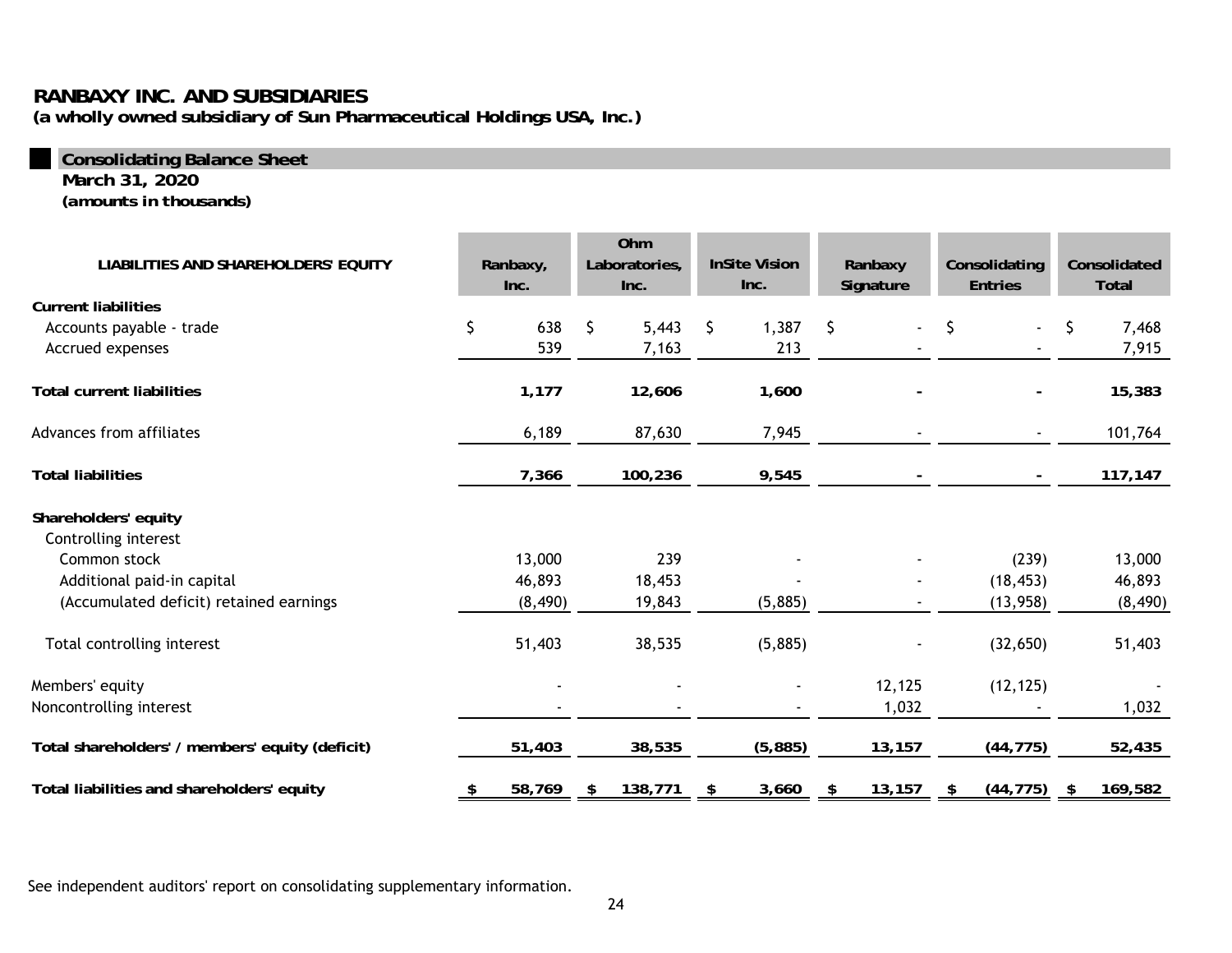**(a wholly owned subsidiary of Sun Pharmaceutical Holdings USA, Inc.)**

## **Consolidating Balance Sheet**

**March 31, 2019** *(amounts in thousands)*

|                                           |                  | Ohm           | <b>InSite Vision</b> | Ranbaxy      |                                 |                       |  |
|-------------------------------------------|------------------|---------------|----------------------|--------------|---------------------------------|-----------------------|--|
| <b>ASSETS</b>                             | Ranbaxy,<br>Inc. | Laboratories, | Inc.<br>Inc.         |              | Consolidating<br><b>Entries</b> | Consolidated<br>Total |  |
| <b>Current assets</b>                     |                  |               |                      | Signature    |                                 |                       |  |
| Cash and cash equivalents                 | \$               | \$            | 2,580<br>\$          | 50<br>\$     | \$                              | \$<br>2,630           |  |
| Accounts receivable, net                  |                  | 9,158         | 242                  |              |                                 | 9,400                 |  |
| Due from affiliated entities              |                  |               |                      | 10,831       |                                 | 10,831                |  |
| Inventories                               |                  | 78,674        |                      | 63           |                                 | 78,737                |  |
| Prepaid expenses                          |                  | 3,065         | 463                  |              |                                 | 3,528                 |  |
| <b>Total current assets</b>               |                  | 90,897        | 3,285                | 10,944       |                                 | 105,126               |  |
| Property, plant and equipment             |                  |               |                      |              |                                 |                       |  |
| Land                                      |                  | 560           |                      |              |                                 | 560                   |  |
| Buildings and improvements                | 4,577            | 75,255        |                      |              |                                 | 79,832                |  |
| Equipment                                 | 5,372            | 105,519       | 1,723                |              |                                 | 112,614               |  |
| Furniture and fixtures                    | 1,384            |               | 6                    |              |                                 | 1,390                 |  |
| Construction in process                   | 55               | 6,083         |                      |              |                                 | 6,138                 |  |
| Total                                     | 11,388           | 187,417       | 1,729                |              |                                 | 200,534               |  |
| Less accumulated depreciation             | 2,030            | 115,686       | 1,580                |              |                                 | 119,296               |  |
| Net property, plant and equipment         | 9,358            | 71,731        | 149                  |              |                                 | 81,238                |  |
| Investment in subsidiaries                | 58,010           |               |                      |              | (58,010)                        |                       |  |
| Goodwill, net                             |                  | 7,414         | 2,552                |              |                                 | 9,966                 |  |
| Other intangible assets, net              |                  |               | 1,200                |              |                                 | 1,200                 |  |
| Allocated income tax receivable (payable) | 4,969            | 3,531         | (1, 386)             |              |                                 | 7,114                 |  |
| Allocated deferred income taxes           | 1,179            | 1,989         | (796)                |              |                                 | 2,372                 |  |
| <b>Total assets</b>                       | 73,516           | 175,562       | 5,004<br>\$          | 10,944<br>\$ | (58, 010)<br>\$                 | 207,016<br>\$         |  |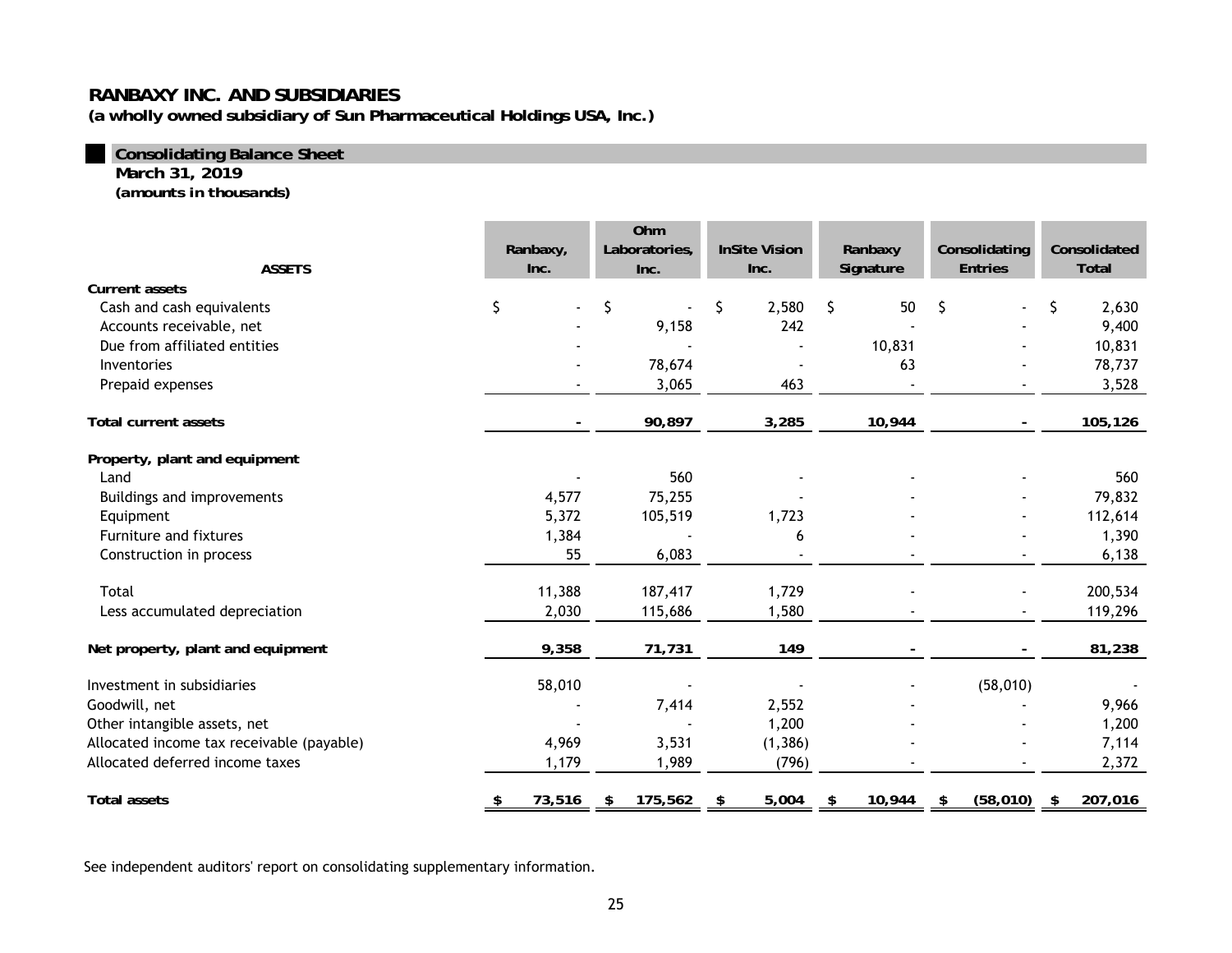**(a wholly owned subsidiary of Sun Pharmaceutical Holdings USA, Inc.)**

## **Consolidating Balance Sheet**

**March 31, 2019** *(amounts in thousands)*

| LIABILITIES AND SHAREHOLDERS' EQUITY                   | Ranbaxy,<br>Inc. | Ohm<br>Laboratories,<br>Inc. |    | <b>InSite Vision</b><br>Inc. |     | Ranbaxy<br>Signature | Consolidating<br><b>Entries</b> | Consolidated<br><b>Total</b> |         |
|--------------------------------------------------------|------------------|------------------------------|----|------------------------------|-----|----------------------|---------------------------------|------------------------------|---------|
| <b>Current liabilities</b><br>Accounts payable - trade | \$<br>5,135      | \$<br>31,304                 | S. | 3,376                        | -\$ | $\sim$               | \$<br>$\blacksquare$            | \$                           | 39,815  |
| Accrued expenses                                       |                  | 11,938                       |    |                              |     |                      |                                 |                              | 11,938  |
| <b>Total current liabilities</b>                       | 5,135            | 43,242                       |    | 3,376                        |     |                      |                                 |                              | 51,753  |
| Advances from affiliates                               |                  | 76,461                       |    | 8,853                        |     |                      |                                 |                              | 85,314  |
| <b>Total liabilities</b>                               | 5,135            | 119,703                      |    | 12,229                       |     |                      | $\blacksquare$                  |                              | 137,067 |
| Shareholders' equity<br>Controlling interest           |                  |                              |    |                              |     |                      |                                 |                              |         |
| Common stock                                           | 13,000           | 239                          |    |                              |     |                      | (239)                           |                              | 13,000  |
| Additional paid-in capital                             | 46,893           | 18,453                       |    |                              |     |                      | (18, 453)                       |                              | 46,893  |
| Retained earnings (accumulated deficit)                | 8,488            | 37,167                       |    | (7, 225)                     |     |                      | (29, 942)                       |                              | 8,488   |
| Total controlling interest                             | 68,381           | 55,859                       |    | (7, 225)                     |     |                      | (48, 634)                       |                              | 68,381  |
| Members' equity                                        |                  |                              |    |                              |     | 9,376                | (9,376)                         |                              |         |
| Noncontolling interest                                 |                  |                              |    |                              |     | 1,568                |                                 |                              | 1,568   |
| Total shareholders' and                                |                  |                              |    |                              |     |                      |                                 |                              |         |
| members' equity (deficit)                              | 68,381           | 55,859                       |    | (7, 225)                     |     | 10,944               | (58, 010)                       |                              | 69,949  |
| Total liabilities and shareholders' equity             | \$<br>73,516     | \$<br>175,562                | \$ | 5,004                        | \$  | 10,944               | \$<br>(58, 010)                 | S                            | 207,016 |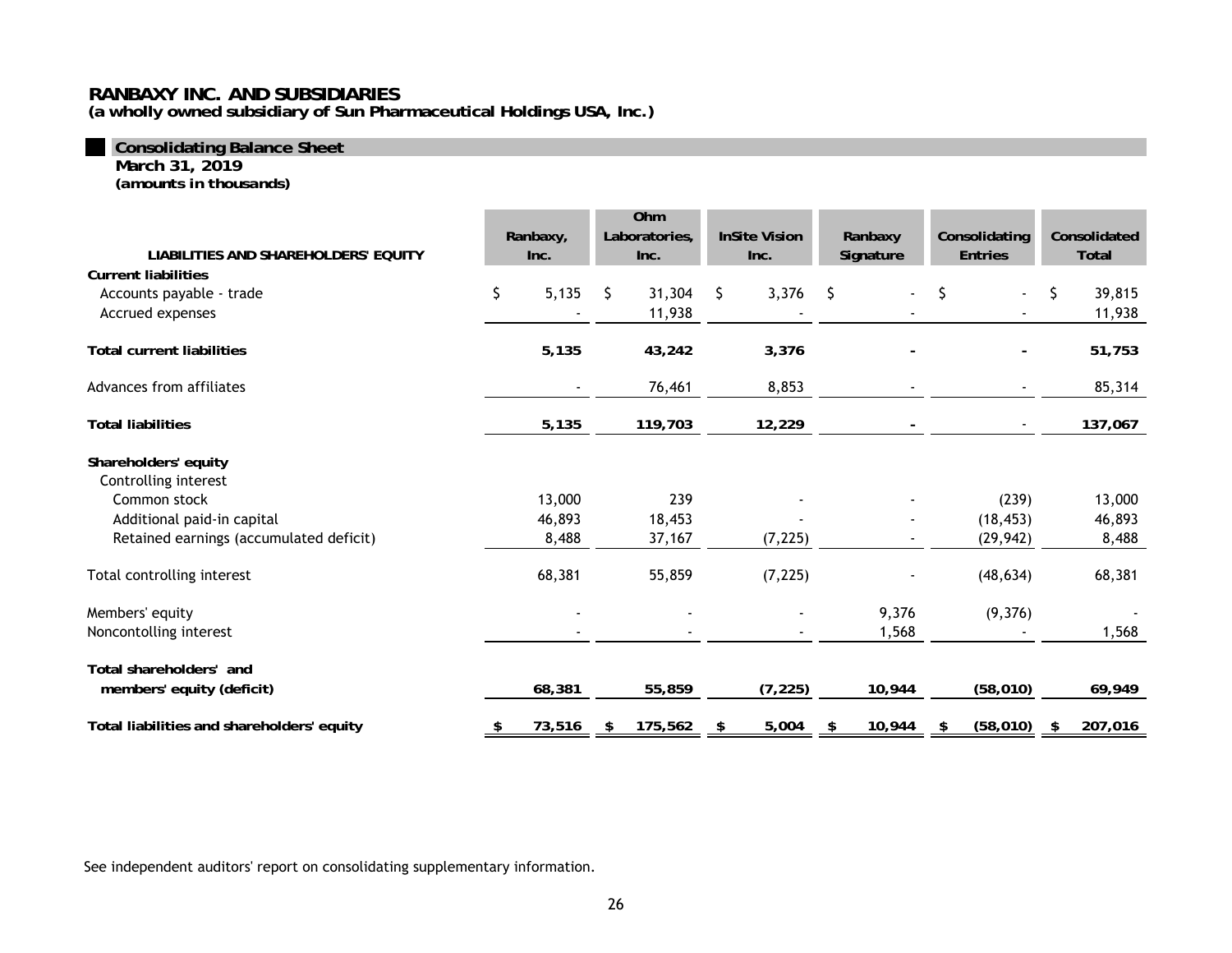**(a wholly owned subsidiary of Sun Pharmaceutical Holdings USA, Inc.)**

## **Consolidating Statement of Operations**

**Year Ended March 31, 2020**

*(amounts in thousands)*

|                                                             | Ranbaxy, Inc.   | Ohm<br>Laboratories,<br>Inc. | <b>InSite Vision</b><br>Inc. | Ranbaxy<br>Signature | Consolidating<br><b>Entries</b> | Consolidated<br><b>Total</b> |
|-------------------------------------------------------------|-----------------|------------------------------|------------------------------|----------------------|---------------------------------|------------------------------|
| <b>Sales</b>                                                | \$<br>$\sim$    | \$<br>152,038                | -Ŝ                           | \$<br>7,146          | <sub>S</sub>                    | \$<br>159,184                |
| Research and development revenue<br>Other operating revenue |                 |                              | 8,031<br>1,000               |                      |                                 | 8,031<br>1,000               |
| <b>Total revenue</b>                                        |                 | 152,038                      | 9,031                        | 7,146                |                                 | 168,215                      |
| Cost of goods sold                                          |                 | 92,657                       |                              | 426                  |                                 | 93,083                       |
| Selling, general and administrative expenses                | 3,182           | 70,827                       |                              | 2,647                |                                 | 76,656                       |
| Research and development costs                              |                 | 6,549                        | 8,016                        |                      |                                 | 14,565                       |
| Loss on disposal of property, plant and equipment           |                 | 10                           | 26                           |                      |                                 | 36                           |
| Operating (loss) income                                     | (3, 182)        | (18,005)                     | 989                          | 4,073                |                                 | (16, 125)                    |
| Other expense                                               |                 |                              |                              |                      |                                 |                              |
| Equity in losses from unconsolidated subsidiaries           | (13, 235)       |                              |                              |                      | 13,235                          |                              |
| (Loss) income before income tax allocation                  | (16, 417)       | (18,005)                     | 989                          | 4,073                | 13,235                          | (16, 125)                    |
| Allocation of income taxes (benefit)                        | 561             | (681)                        | (351)                        |                      |                                 | (471)                        |
| Net (loss) income                                           | (16, 978)       | (17, 324)                    | 1,340                        | 4,073                | 13,235                          | (15, 654)                    |
| Net income attributable to noncontrolling interest          |                 |                              |                              | 1,324                |                                 | 1,324                        |
| Net (loss) income attributable to controlling interest      | (16, 978)<br>\$ | (17, 324)<br>\$              | 1,340<br>- \$                | 2,749<br>S.          | 13,235<br>\$                    | (16, 978)<br>\$              |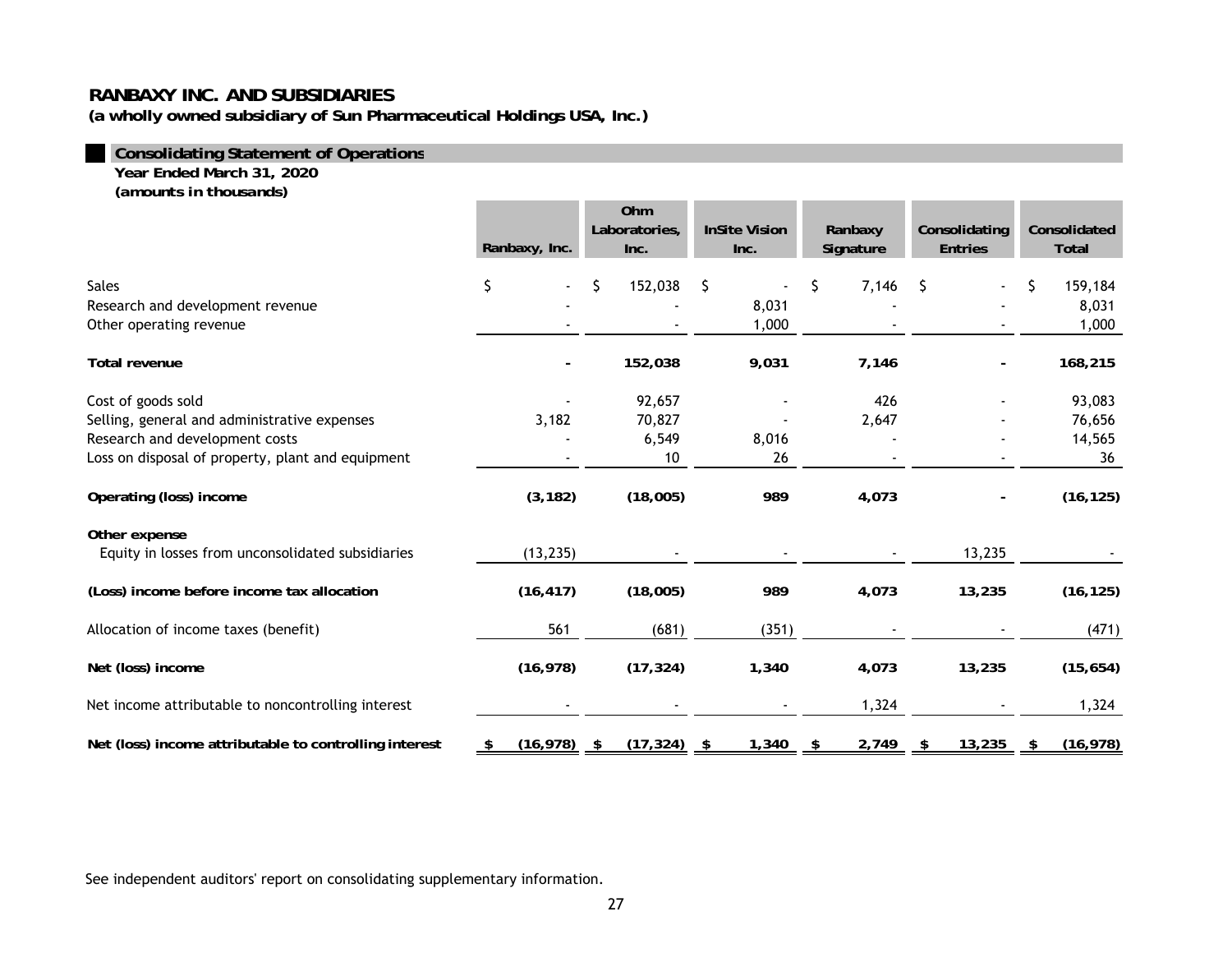**(a wholly owned subsidiary of Sun Pharmaceutical Holdings USA, Inc.)**

## **Consolidating Statement of Operations**

**Year Ended March 31, 2019**

*(amounts in thousands)*

|                                                     |                      | Ohm<br>Laboratories, | <b>InSite Vision</b> | Ranbaxy     | Consolidating  | Consolidated  |
|-----------------------------------------------------|----------------------|----------------------|----------------------|-------------|----------------|---------------|
|                                                     | Ranbaxy, Inc.        | Inc.                 | Inc.                 | Signature   | <b>Entries</b> | <b>Total</b>  |
| <b>Sales</b>                                        | \$<br>$\blacksquare$ | \$<br>157,908        | \$                   | \$<br>9,206 | \$             | \$<br>167,114 |
| Research and development revenue                    |                      |                      | 12,561               |             |                | 12,561        |
| Other operating revenue                             |                      |                      | 1,326                |             |                | 1,326         |
| <b>Total revenue</b>                                |                      | 157,908              | 13,887               | 9,206       |                | 181,001       |
| Cost of goods sold                                  |                      | 159,062              |                      | 381         |                | 159,443       |
| Selling, general and administrative expenses        | 3,386                |                      | 8,520                | 3,052       |                | 14,958        |
| Research and development costs                      |                      | 7,418                | 5,344                |             |                | 12,762        |
| Loss on disposal of property, plant and equipment   |                      | 161                  | 171                  |             |                | 332           |
| Operating (loss) income                             | (3, 386)             | (8, 733)             | (148)                | 5,773       |                | (6, 494)      |
| Other expense                                       |                      |                      |                      |             |                |               |
| Equity in losses from unconsolidated subsidiaries   | (3, 127)             |                      |                      |             | 3,127          |               |
| (Loss) income before income tax allocation          | (6, 513)             | (8, 733)             | (148)                | 5,773       | 3,127          | (6, 494)      |
| Allocation of income tax benefit                    | (711)                | (1,829)              | (28)                 |             |                | (2, 568)      |
| Net (loss) income                                   | (5,802)              | (6,904)              | (120)                | 5,773       | 3,127          | (3,926)       |
| Net income attributable to noncontrolling interest  |                      |                      |                      | 1,876       |                | 1,876         |
| Net (loss) income attributable controlling interest | $(5,802)$ \$<br>\$   | (6,904)              | $(120)$ \$<br>-\$    | 3,897       | 3,127<br>\$    | (5,802)<br>\$ |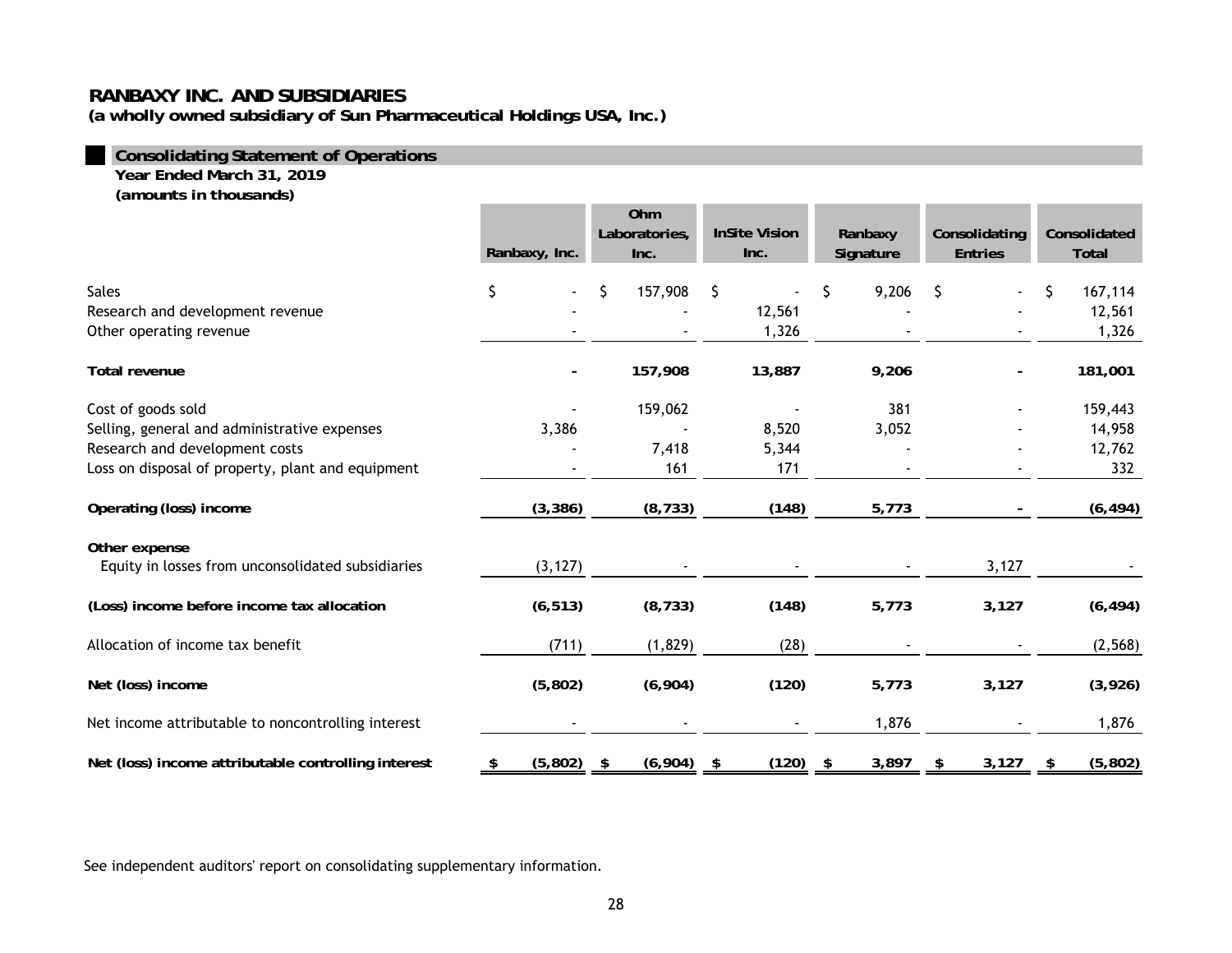**(a wholly owned subsidiary of Sun Pharmaceutical Holdings USA, Inc.)**

## **Consolidating Statement of Shareholders' Equity**

|                                                  |               | Ranbaxy, Inc. | Ohm<br>Laboratories,<br>Inc. |           | <b>InSite Vision</b><br>Inc. |          | Ranbaxy<br>Signature |          | Consolidating<br><b>Entries</b> |           | Consolidated<br>Total |           |
|--------------------------------------------------|---------------|---------------|------------------------------|-----------|------------------------------|----------|----------------------|----------|---------------------------------|-----------|-----------------------|-----------|
| Balances, April 1, 2018,<br>as restated (Note 9) | $\frac{1}{2}$ | 66,129        | \$                           | 54,708    | \$                           | (7, 105) | $\sqrt{5}$           | 7,564    | \$                              | (53,082)  | \$                    | 68,214    |
| Net (loss) income                                |               | (5,802)       |                              | (6,904)   |                              | (120)    |                      | 5,773    |                                 | 3,127     |                       | (3,926)   |
| Contributions                                    |               | 8,054         |                              | 8,055     |                              |          |                      |          |                                 | (8,055)   |                       | 8,054     |
| <b>Distributions</b>                             |               |               |                              |           |                              |          |                      | (2, 393) |                                 |           |                       | (2, 393)  |
| Balances, March 31, 2019<br>as restated (Note 9) |               | 68,381        |                              | 55,859    |                              | (7, 225) |                      | 10,944   |                                 | (58,010)  |                       | 69,949    |
| Net (loss) income                                |               | (16, 978)     |                              | (17, 324) |                              | 1,340    |                      | 4,073    |                                 | 13,235    |                       | (15, 654) |
| <b>Distributions</b>                             |               |               |                              |           |                              |          |                      | (1,860)  |                                 |           |                       | (1,860)   |
| Balances, March 31, 2020                         |               | 51,403        | S                            | 38,535    | S.                           | (5,885)  | \$                   | 13,157   | -SG                             | (44, 775) | S.                    | 52,435    |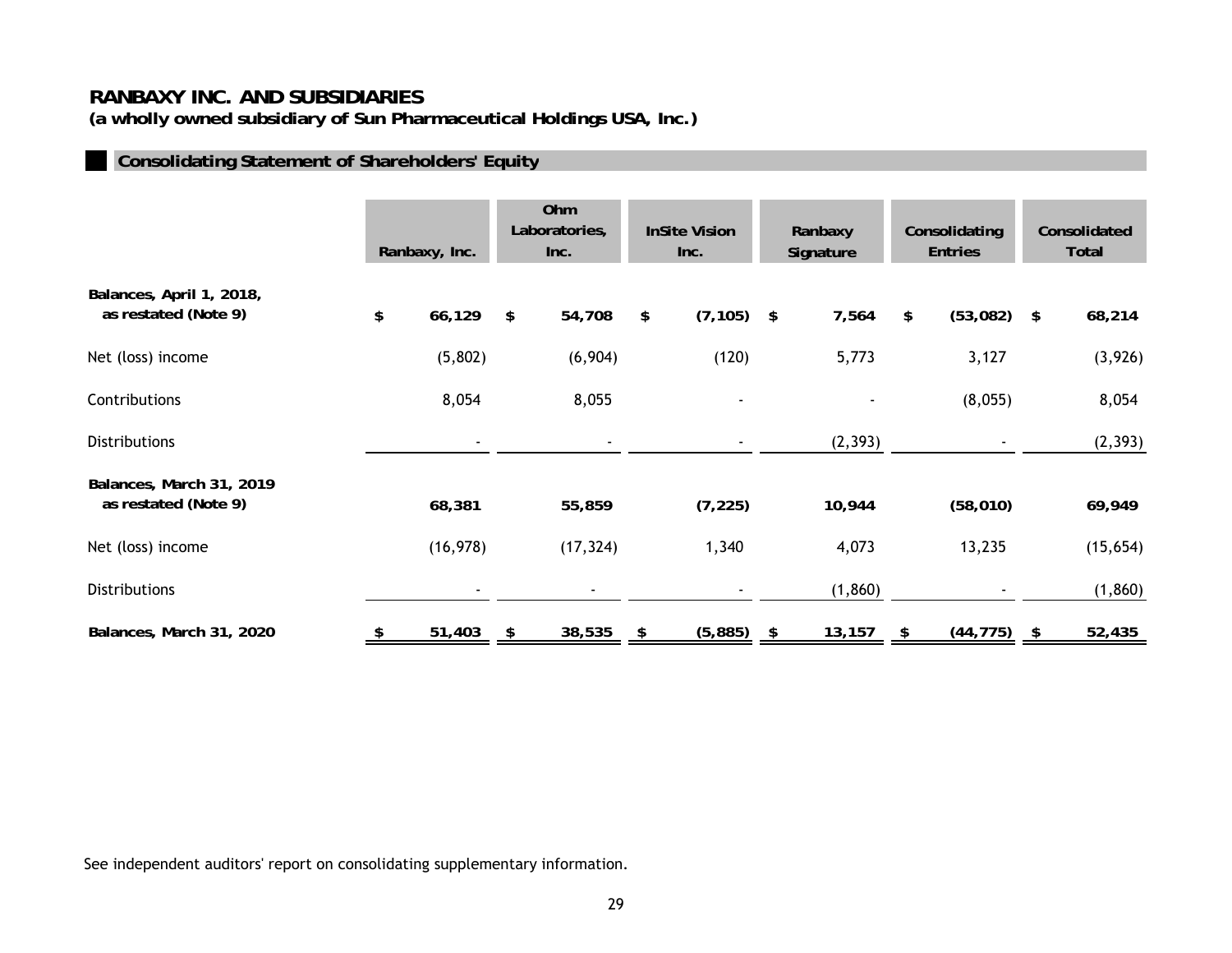**(a wholly owned subsidiary of Sun Pharmaceutical Holdings USA, Inc.)**

## **Consolidating Statement of Cash Flows**

**Year Ended March 31, 2020** *(in thousands)*

|                                                             | Ranbaxy, Inc.    | Ohm<br>Laboratories,<br>Inc. | InSite Vision Inc. | Ranbaxy<br>Signature | Consolidating<br><b>Entries</b> | Consolidated<br><b>Total</b> |
|-------------------------------------------------------------|------------------|------------------------------|--------------------|----------------------|---------------------------------|------------------------------|
|                                                             |                  |                              |                    |                      |                                 |                              |
| Cash flows from operating activities<br>Net (loss) income   | (16, 978)<br>\$  | -S<br>(17, 324)              | 1,340<br>\$.       | \$<br>4,073          | S.<br>13,235                    | -Ŝ<br>(15, 654)              |
| Adjustments to reconcile net (loss)                         |                  |                              |                    |                      |                                 |                              |
| income to net cash (used in)                                |                  |                              |                    |                      |                                 |                              |
| provided by operating activities                            |                  |                              |                    |                      |                                 |                              |
| Depreciation                                                | 986              | 7,248                        | 123                |                      |                                 | 8,357                        |
| Amortization                                                |                  |                              | 1,200              |                      |                                 | 1,200                        |
| Equity in losses from unconsolidated subsidiaries           | 13,235           |                              |                    |                      | (13, 235)                       |                              |
| Loss on disposal of property, plant, and equipment          |                  | 10                           | 26                 |                      |                                 | 36                           |
| Allocated deferred income taxes (benefit)                   | (627)            | (612)                        | (352)              |                      |                                 | (1, 591)                     |
| Changes in operating assets and liabilities                 |                  |                              |                    |                      |                                 |                              |
| which (used) provided cash                                  |                  |                              |                    |                      |                                 |                              |
| Accounts receivable                                         |                  | (81)                         | 242                |                      |                                 | 161                          |
| Due from / to related parties                               | 6,189            | 11,169                       | (908)              | (2, 213)             |                                 | 14,237                       |
| Inventories                                                 |                  | 34,269                       |                    | (1)                  |                                 | 34,268                       |
| Allocated income tax receivable                             | 237              |                              |                    |                      |                                 | 237                          |
| Prepaid expenses                                            |                  | 2,616                        | 120                |                      |                                 | 2,736                        |
| Accounts payable                                            | (4, 497)         | (25, 861)                    | (1,989)            |                      |                                 | (32, 347)                    |
| Accrued expenses                                            | 539              | (4, 775)                     | 213                |                      |                                 | (4,023)                      |
| Net cash (used in) provided by operating activities         | (916)            | 6,659                        | 15                 | 1,859                |                                 | 7,617                        |
| Cash used in investing activities                           |                  |                              |                    |                      |                                 |                              |
| Purchases and construction of property, plant and equipment | $\sim$           | (7, 256)                     |                    |                      |                                 | (7, 256)                     |
| Cash used in financing activities                           |                  |                              |                    |                      |                                 |                              |
| <b>Distributions</b>                                        |                  |                              |                    | (1, 860)             |                                 | (1, 860)                     |
| Net (decrease) increase in cash and cash equivalents        | (916)            | (597)                        | 15                 | (1)                  |                                 | (1, 499)                     |
| Cash and cash equivalents, beginning of year                |                  |                              | 2,580              | 50                   |                                 | 2,630                        |
| Cash and cash equivalents, end of year                      | $(916)$ \$<br>\$ | (597)                        | 2,595<br>\$        | \$<br>49             | \$                              | 1,131<br>\$                  |